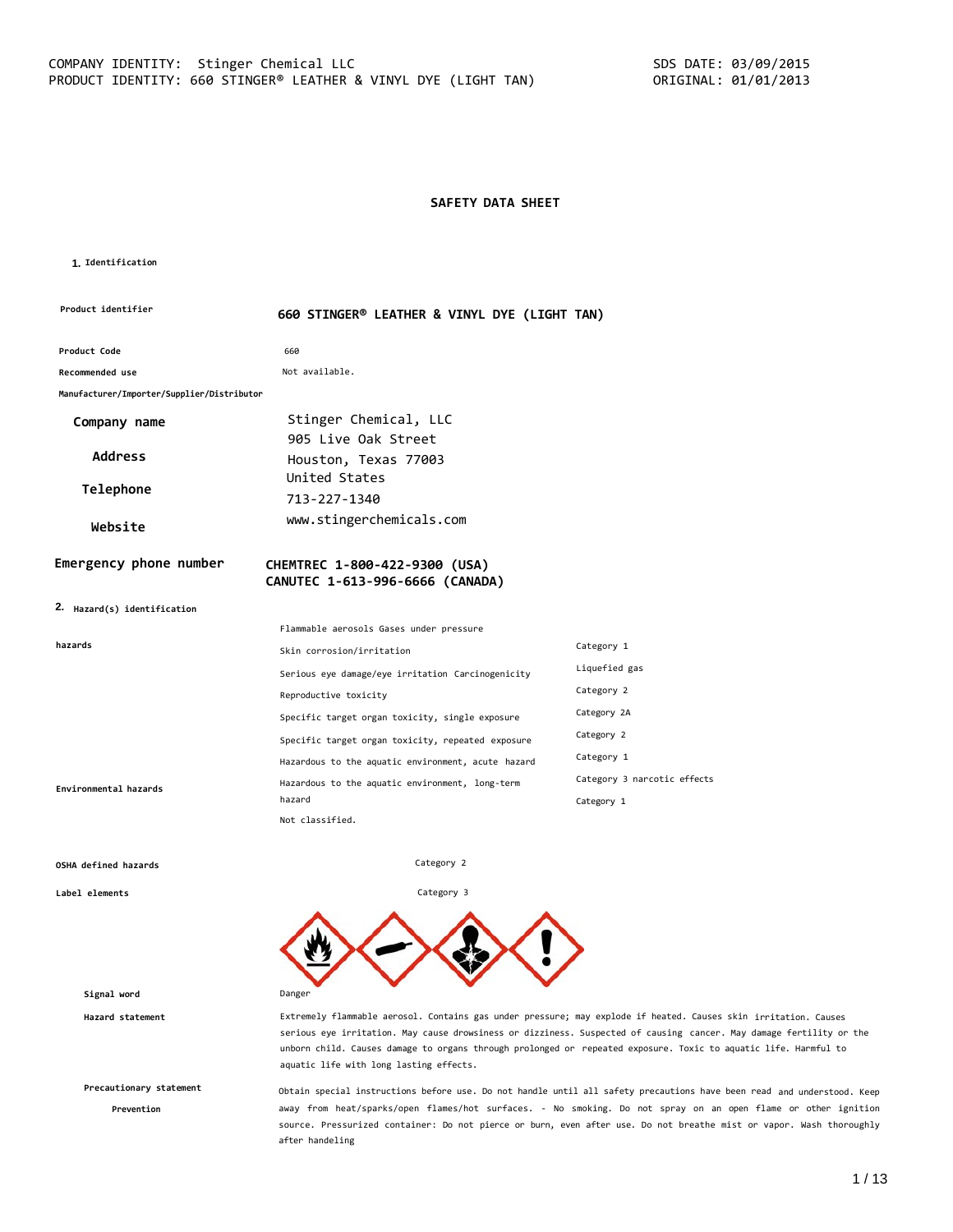# COMPANY IDENTITY: Stinger Chemical LLC **SDS DATE: 03/09/2015 PRODUCT IDENTITY: 660 STINGER® LEATHER & VINYL DYE (LIGHT TAN) ORIGINAL: 01/01/2013**

| Response                                     | If on skin: Wash with plenty of water. If inhaled: Remove person to fresh air and keep comfortable for breathing. If<br>in eyes: Rinse cautiously with water for several minutes. Remove contact lenses, if present and easy to do. Continue<br>rinsing. If exposed or concerned: Get medical advice/attention. Call a poison center/doctor if you feel unwell. If<br>skin irritation occurs: Get medical advice/attention. If eye irritation persists: Get medical advice/attention. Take<br>off contaminated clothing and wash before reuse. |
|----------------------------------------------|------------------------------------------------------------------------------------------------------------------------------------------------------------------------------------------------------------------------------------------------------------------------------------------------------------------------------------------------------------------------------------------------------------------------------------------------------------------------------------------------------------------------------------------------|
| Storage                                      | Store in a well-ventilated place. Keep container tightly closed. Store locked up. Protect from sunlight. Store in<br>a well-ventilated place. Protect from sunlight. Do not expose to temperatures exceeding 50°C/122°F.                                                                                                                                                                                                                                                                                                                       |
| Disposal                                     | Dispose of contents/container in accordance with local/regional/national/international regulations.                                                                                                                                                                                                                                                                                                                                                                                                                                            |
| Hazard(s) not otherwise<br>classified (HNOC) | None known.                                                                                                                                                                                                                                                                                                                                                                                                                                                                                                                                    |
| Supplemental information                     | 43.59% of the mixture consists of component(s) of unknown acute hazards to the aquatic environment. 43.59% of the<br>mixture consists of component(s) of unknown long-term hazards to the aquatic environment.                                                                                                                                                                                                                                                                                                                                 |

# **3. Composition/information on ingredients**

| Chemical name                            | Common name and synonyms | CAS number       | $\%$                  |
|------------------------------------------|--------------------------|------------------|-----------------------|
| ACETONE<br>$N-$                          |                          | $67 - 64 - 1$    | 40 to <50             |
| <b>BUTANE</b>                            |                          | $106 - 97 - 8$   | 10 to <20             |
| PROPANE                                  |                          | $74 - 98 - 6$    | 10 to <20             |
| <b>TOLUENE</b>                           |                          | $108 - 88 - 3$   | 10 to <20             |
| METHYL ETHYL KETONE                      |                          | $78 - 93 - 3$    | 1 to < 5              |
| PROPYLENE GLYCOL METHYL ETHER ACETATE    |                          | $108 - 65 - 6$   | 1 to < 5              |
| TITANIUM DIOXIDE XYLENE                  |                          | $13463 - 67 - 7$ | $1$ to $\overline{c}$ |
| 1-METHYL-2-PYRROLIDONE<br>BUTYL BENZYL   |                          | 1330-20-7        | 1 to < 5              |
| PHTHALATE ETHYLBENZENE                   |                          | 872-50-4         | $0.1$ to $\langle 1$  |
|                                          |                          | $85 - 68 - 7$    | $0.1$ to $\langle 1$  |
|                                          |                          | 100-41-4         | $0.1$ to $\langle 1$  |
| Other components below reportable levels |                          |                  | $5$ to $<$ 10         |

\*Designates that a specific chemical identity and/or percentage of composition has been withheld as a trade secret.

**4. First-aid measures**

| Inhalation                             | Remove victim to fresh air and keep at rest in a position comfortable for breathing. Call a POISON CENTER or<br>doctor/physician if you feel unwell.                                                                                                                                                            |
|----------------------------------------|-----------------------------------------------------------------------------------------------------------------------------------------------------------------------------------------------------------------------------------------------------------------------------------------------------------------|
| Skin contact                           | No adverse effects due to skin contact are expected. Remove contaminated clothing. Wash with plenty of soap and<br>water. If skin irritation occurs: Get medical advice/attention. Wash contaminated clothing before reuse.                                                                                     |
| Eye contact                            | Immediately flush eyes with plenty of water for at least 15 minutes. Remove contact lenses, if present and easy to<br>do. Continue rinsing. Get medical attention if irritation develops and persists. No specific first aid measures<br>noted.                                                                 |
| Ingestion                              | Not likely, due to the form of the product. In the unlikely event of swallowing contact a physician or poison control<br>center. Rinse mouth.                                                                                                                                                                   |
| Most important symptoms/effects, acute | May cause drowsiness and dizziness. Headache. Nausea, vomiting. Severe eye irritation. Symptoms may include stinging,                                                                                                                                                                                           |
| and delayed                            | tearing, redness, swelling, and blurred vision. Skin irritation. May cause redness and pain. Prolonged exposure may                                                                                                                                                                                             |
| Indication of immediate medical        | cause chronic effects.                                                                                                                                                                                                                                                                                          |
| attention and special treatment needed | Provide general supportive measures and treat symptomatically. Keep victim under observation. Symptoms may be delayed.                                                                                                                                                                                          |
| General information                    | IF exposed or concerned: Get medical advice/attention. If you feel unwell, seek medical advice (show the label where<br>possible). Ensure that medical personnel are aware of the material(s) involved, and take precautions to protect<br>themselves. Show this safety data sheet to the doctor in attendance. |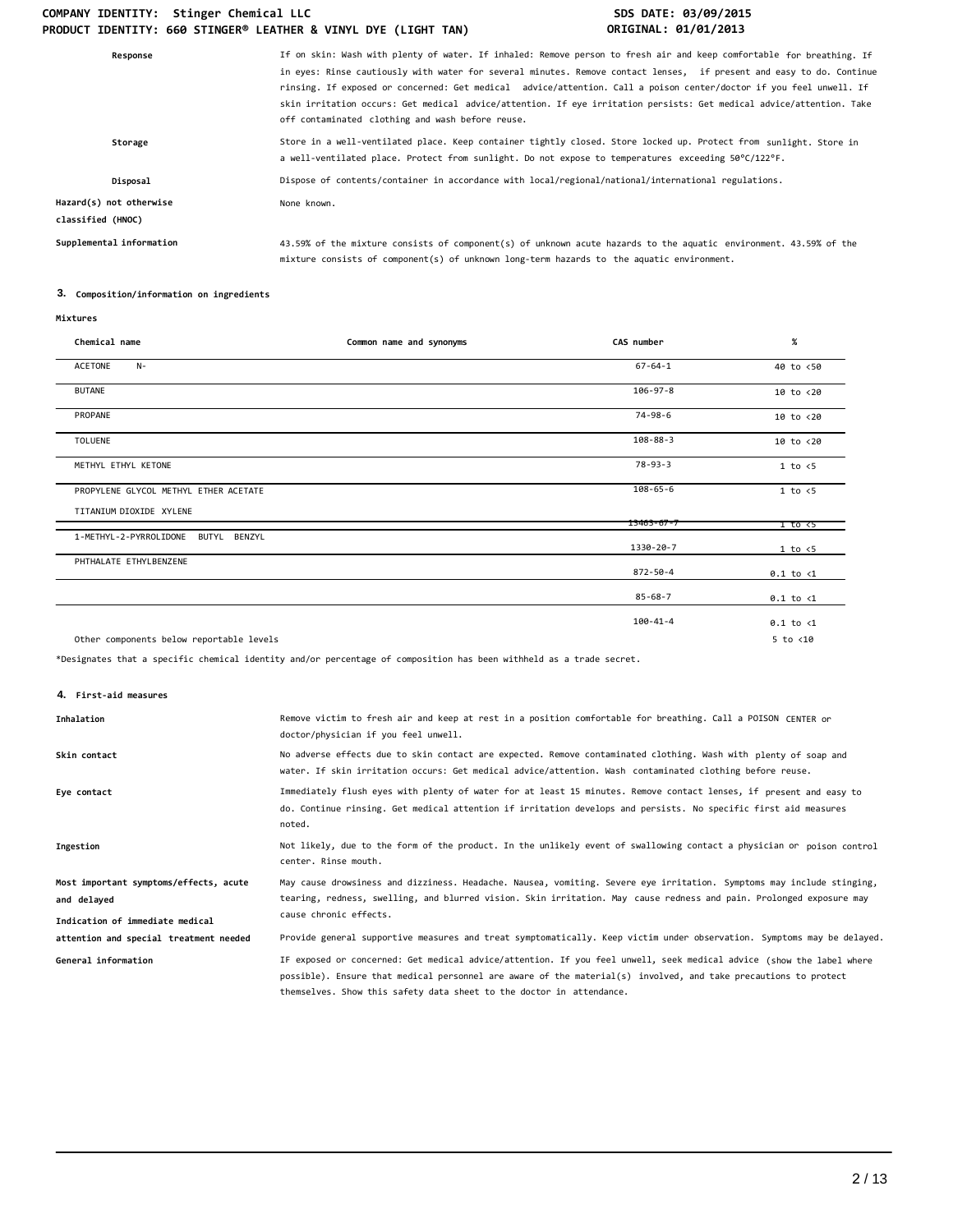# **COMPANY IDENTITY: Stinger Chemical LLC SDS DATE: 03/09/2015 PRODUCT IDENTITY: 660 STINGER® LEATHER & VINYL DYE (LIGHT TAN) ORIGINAL: 01/01/2013**

| FRODOCI IDENTITI, OOO STINGER" EEATHER & VINTE DTE (EIGHT TAN)         | OUTATIANT' AT\AT\TATI                                                                                                                                                                                                                                                                                                                                                                                                                                                                                                                                                                                                                                                                                                                                                                                                                                                                                                                                                                                                                                                                   |
|------------------------------------------------------------------------|-----------------------------------------------------------------------------------------------------------------------------------------------------------------------------------------------------------------------------------------------------------------------------------------------------------------------------------------------------------------------------------------------------------------------------------------------------------------------------------------------------------------------------------------------------------------------------------------------------------------------------------------------------------------------------------------------------------------------------------------------------------------------------------------------------------------------------------------------------------------------------------------------------------------------------------------------------------------------------------------------------------------------------------------------------------------------------------------|
| 5. Fire-fighting measures                                              |                                                                                                                                                                                                                                                                                                                                                                                                                                                                                                                                                                                                                                                                                                                                                                                                                                                                                                                                                                                                                                                                                         |
| Suitable extinguishing media                                           | Alcohol resistant foam. Water fog. Dry chemical powder. Carbon dioxide (CO2).                                                                                                                                                                                                                                                                                                                                                                                                                                                                                                                                                                                                                                                                                                                                                                                                                                                                                                                                                                                                           |
| Unsuitable extinguishing media                                         | Do not use water jet as an extinguisher, as this will spread the fire.                                                                                                                                                                                                                                                                                                                                                                                                                                                                                                                                                                                                                                                                                                                                                                                                                                                                                                                                                                                                                  |
| Specific hazards arising from the<br>chemical                          | Contents under pressure. Pressurized container may explode when exposed to heat or flame. During fire, gases hazardous<br>to health may be formed.                                                                                                                                                                                                                                                                                                                                                                                                                                                                                                                                                                                                                                                                                                                                                                                                                                                                                                                                      |
| Special protective equipment and<br>precautions for firefighters       | Firefighters must use standard protective equipment including flame retardant coat, helmet with face shield, gloves,<br>rubber boots, and in enclosed spaces, SCBA.                                                                                                                                                                                                                                                                                                                                                                                                                                                                                                                                                                                                                                                                                                                                                                                                                                                                                                                     |
| Fire fighting<br>equipment/instructions                                | In case of fire: Stop leak if safe to do so. Do not move cargo or vehicle if cargo has been exposed to heat. Move<br>containers from fire area if you can do so without risk. Containers should be cooled with water to prevent vapor<br>pressure build up. For massive fire in cargo area, use unmanned hose holder or monitor nozzles, if possible. If not,<br>withdraw and let fire burn out.                                                                                                                                                                                                                                                                                                                                                                                                                                                                                                                                                                                                                                                                                        |
| Specific methods                                                       | Use standard firefighting procedures and consider the hazards of other involved materials. Move containers from fire<br>area if you can do so without risk. In the event of fire and/or explosion do not breathe fumes.                                                                                                                                                                                                                                                                                                                                                                                                                                                                                                                                                                                                                                                                                                                                                                                                                                                                 |
| General fire hazards                                                   | Extremely flammable aerosol. Contents under pressure. Pressurized container may explode when exposed to heat or flame.                                                                                                                                                                                                                                                                                                                                                                                                                                                                                                                                                                                                                                                                                                                                                                                                                                                                                                                                                                  |
| 6. Accidental release measures                                         |                                                                                                                                                                                                                                                                                                                                                                                                                                                                                                                                                                                                                                                                                                                                                                                                                                                                                                                                                                                                                                                                                         |
| Personal precautions, protective<br>equipment and emergency procedures | Keep unnecessary personnel away. Keep people away from and upwind of spill/leak. Keep out of low areas. Many gases are<br>heavier than air and will spread along ground and collect in low or confined areas (sewers, basements, tanks). Wear<br>appropriate protective equipment and clothing during clean-up. Do not breathe mist or vapor. Emergency personnel need<br>self-contained breathing equipment. Do not touch damaged containers or spilled material unless wearing appropriate<br>protective clothing. Ventilate closed spaces before entering them. Local authorities should be advised if significant<br>spillages cannot be contained. For personal protection, see section 8 of the SDS.                                                                                                                                                                                                                                                                                                                                                                              |
| Methods and materials for containment<br>and cleaning up               | Refer to attached safety data sheets and/or instructions for use. Eliminate all ignition sources (no smoking, flares,<br>sparks, or flames in immediate area). Keep combustibles (wood, paper, oil, etc.) away from spilled material. Stop leak<br>if you can do so without risk. Move the cylinder to a safe and open area if the leak is irreparable. Isolate area until<br>gas has dispersed. Cover with plastic sheet to prevent spreading. Absorb in vermiculite, dry sand or earth and place<br>into containers. Prevent product from entering drains. Following product recovery, flush area with water.                                                                                                                                                                                                                                                                                                                                                                                                                                                                         |
|                                                                        | Small Spills: Wipe up with absorbent material (e.g. cloth, fleece). Clean surface thoroughly to remove residual<br>contamination. For waste disposal, see section 13 of the SDS.                                                                                                                                                                                                                                                                                                                                                                                                                                                                                                                                                                                                                                                                                                                                                                                                                                                                                                        |
| Environmental precautions                                              | Avoid release to the environment. Prevent further leakage or spillage if safe to do so. Avoid discharge into<br>drains, water courses or onto the ground. Inform appropriate managerial or supervisory personnel of all<br>environmental releases.                                                                                                                                                                                                                                                                                                                                                                                                                                                                                                                                                                                                                                                                                                                                                                                                                                      |
| 7. Handling and storage                                                |                                                                                                                                                                                                                                                                                                                                                                                                                                                                                                                                                                                                                                                                                                                                                                                                                                                                                                                                                                                                                                                                                         |
| Precautions for safe handling                                          | Obtain special instructions before use. Do not handle until all safety precautions have been read and understood.<br>Pressurized container: Do not pierce or burn, even after use. Do not use if spray button is missing or defective. Do<br>not spray on a naked flame or any other incandescent material. Do not smoke while using or until sprayed surface is<br>thoroughly dry. Do not cut, weld, solder, drill, grind, or expose containers to heat, flame, sparks, or other sources<br>of ignition. All equipment used when handling the product must be grounded. Do not re-use empty containers. Do not<br>breathe mist or vapor. Avoid contact with eyes, skin, and clothing. Avoid prolonged exposure. When using, do not eat,<br>drink or smoke. Pregnant or breastfeeding women must not handle this product. Should be handled in closed systems, if<br>possible. Use only in well-ventilated areas. Wear appropriate personal protective equipment. Wash hands thoroughly after<br>handling. Avoid release to the environment. Observe good industrial hygiene practices. |
| Conditions for safe storage, including<br>any incompatibilities        | Level 3 Aerosol.                                                                                                                                                                                                                                                                                                                                                                                                                                                                                                                                                                                                                                                                                                                                                                                                                                                                                                                                                                                                                                                                        |
|                                                                        | Store locked up. Pressurized container. Protect from sunlight and do not expose to temperatures exceeding 50°C/122 °F.<br>Do not puncture, incinerate or crush. Do not handle or store near an open flame, heat or other sources of ignition.<br>This material can accumulate static charge which may cause spark and become an ignition source. Secure cylinders in an<br>upright position at all times, close all valves when not in use. Store in a well-ventilated place. Store away from<br>incompatible materials (see Section 10 of the SDS).                                                                                                                                                                                                                                                                                                                                                                                                                                                                                                                                    |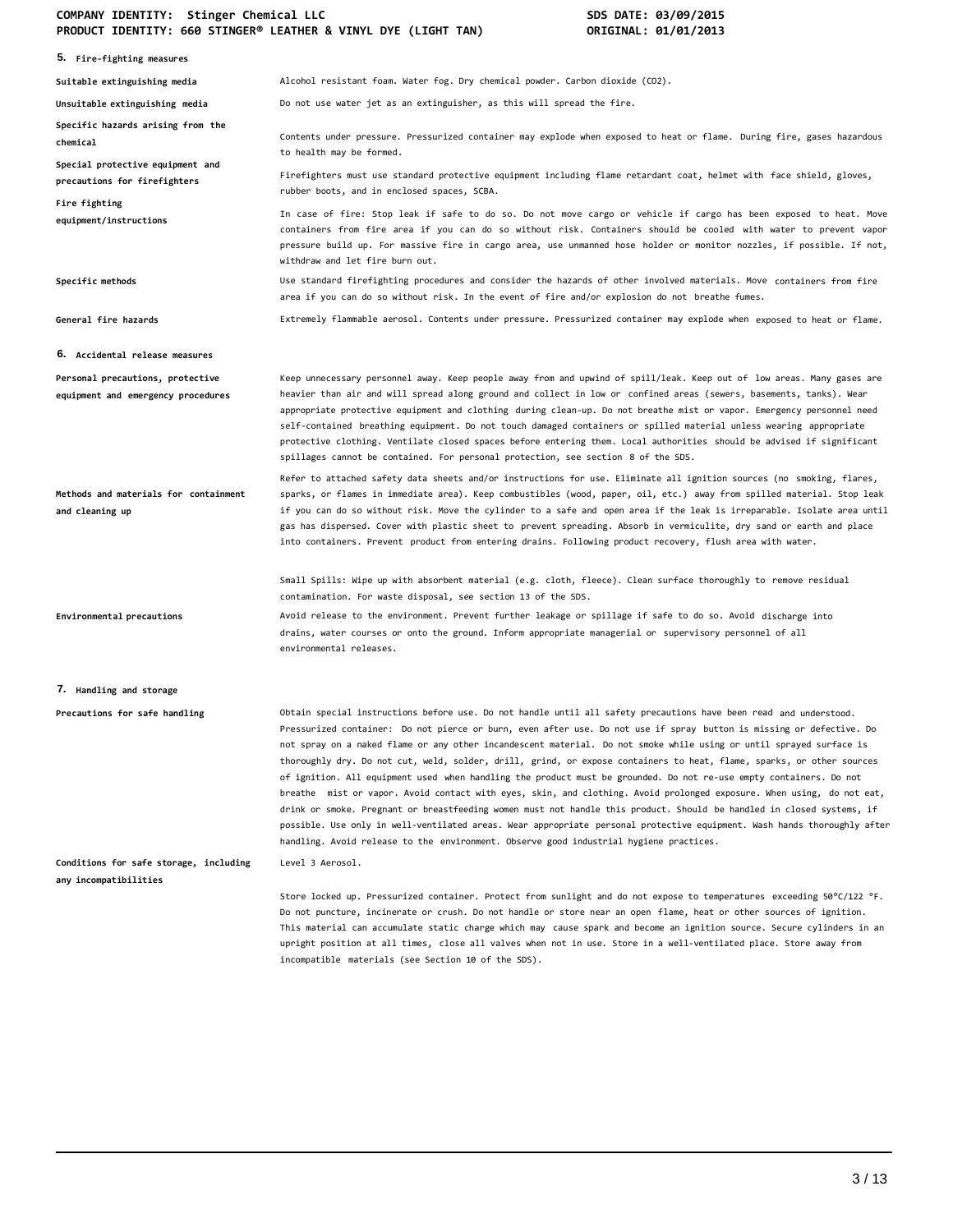### **8. Exposure controls/personal protection**

## **Occupational exposure limits**

**US. OSHA Table Z-1 Limits for Air Contaminants (29 CFR 1910.1000)**

| <b>LOMPONENTS</b>                                           | <b>1</b> ype | varue      | rorm        |
|-------------------------------------------------------------|--------------|------------|-------------|
| ACETONE (CAS 67-64-1)                                       | <b>PEL</b>   | 2400 mg/m3 |             |
|                                                             |              | 1000 ppm   |             |
|                                                             | PEL          |            |             |
| ETHYLBENZENE (CAS 100-41-4)                                 |              | 435 mg/m3  |             |
|                                                             |              | 100 ppm    |             |
|                                                             | PEL          |            |             |
| METHYL ETHYL KETONE (CAS 78-93-<br>3)                       |              | 590 mg/m3  |             |
|                                                             |              | 200 ppm    |             |
| PROPANE (CAS 74-98-6)                                       | PEL          | 1800 mg/m3 |             |
|                                                             |              | 1000 ppm   |             |
|                                                             | PEL          |            | Total dust. |
| TITANIUM DIOXIDE (CAS 13463-67-<br>7)                       |              | 15 mg/m3   |             |
| XYLENE (CAS 1330-20-7)                                      | PEL          | 435 mg/m3  |             |
|                                                             |              | 100 ppm    |             |
| US. OSHA Table Z-2 (29 CFR 1910.1000)                       |              |            |             |
| Components                                                  | Type         | Value      |             |
|                                                             |              |            |             |
| TOLUENE (CAS 108-88-3)                                      | Ceiling      | 300 ppm    |             |
|                                                             | TWA          | 200 ppm    |             |
| US. ACGIH Threshold Limit Values                            |              |            |             |
| Components                                                  | Type         | Value      |             |
|                                                             |              |            |             |
| ACETONE (CAS 67-64-1)                                       | <b>STEL</b>  | 750 ppm    |             |
|                                                             | TWA          | 500 ppm    |             |
| ETHYLBENZENE (CAS 100-41-4)                                 | TWA          | 20 ppm     |             |
|                                                             | STEL         | 300 ppm    |             |
| METHYL ETHYL KETONE (CAS 78-93- 3)                          |              |            |             |
| N-BUTANE (CAS 106-97-8)                                     | TWA          | 200 ppm    |             |
|                                                             | <b>STEL</b>  | 1000 ppm   |             |
| TITANIUM DIOXIDE (CAS 13463-67-7)                           | TWA          | 10 mg/m3   |             |
|                                                             |              |            |             |
| TOLUENE (CAS 108-88-3)                                      | TWA          | 20 ppm     |             |
|                                                             | STEL         | 150 ppm    |             |
| XYLENE (CAS 1330-20-7)                                      | TWA          | 100 ppm    |             |
| US. NIOSH: Pocket Guide to Chemical Hazards Components Type |              |            |             |
|                                                             |              | Value      |             |
|                                                             |              |            |             |
| ACETONE (CAS 67-64-1)                                       | TWA          | 590 mg/m3  |             |
|                                                             |              | 250 ppm    |             |
| ETHYLBENZENE (CAS 100-41-4)                                 | STEL         | 545 mg/m3  |             |
|                                                             |              |            |             |
|                                                             |              | 125 ppm    |             |
|                                                             | TWA          | 435 mg/m3  |             |
| METHYL ETHYL KETONE (CAS 78-93-3)                           |              | 100 ppm    |             |
|                                                             | STEL         | 885 mg/m3  |             |
|                                                             |              |            |             |
| N-BUTANE (CAS 106-97-8)                                     |              | 300 ppm    |             |
|                                                             | TWA          | 590 mg/m3  |             |
| PROPANE (CAS 74-98-6)                                       |              | 200 ppm    |             |
|                                                             | TWA          | 1900 mg/m3 |             |
| TOLUENE (CAS 108-88-3)                                      |              | 800 ppm    |             |
|                                                             | TWA          | 1800 mg/m3 |             |
|                                                             |              | 1000 ppm   |             |
|                                                             | STEL         | 560 mg/m3  |             |
|                                                             |              | 150 ppm    |             |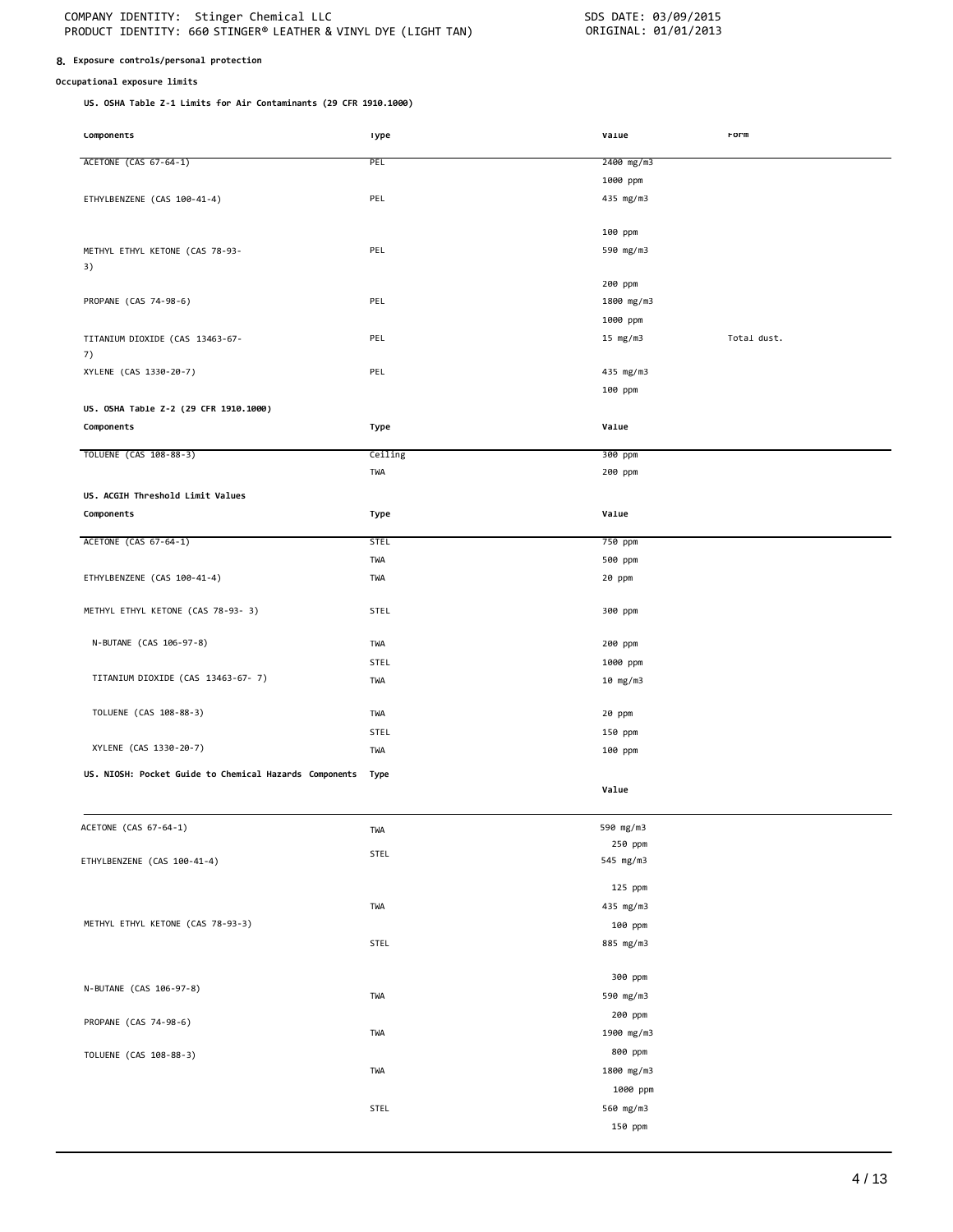### **COMPANY IDENTITY: Stinger Chemical LLC COMPANY IDENTITY: Stinger Chemical LLC SDS DATE: 03/09/2015 PRODUCT IDENTITY: 660 STINGER® LEATHER & VINYL DYE (LIGHT TAN) CRIGINAL: 01/01/2013 PRODUCT IDENTITY: 660 STINGER® LEATHER & VINYL DYE (LIGHT TAN)**

**US. NIOSH: Pocket Guide to Chemical Hazards Components Type US. Workplace Environmental Exposure Level (WEEL) Guides Components Type Value** 100 ppm **Value** 1-METHYL-2-PYRROLIDO NE (CAS 872- 50-4) PROPYLENE GLYCOL METHYL ETHER ACETATE (CAS 108-65-6) **Biological limit values ACGIH Biological Exposure Indices** TWA 40 mg/m3 10 ppm TWA 50 ppm **Components Value Determinant Specimen Sampling Time** 1-METHYL-2-PYRROLIDO 100 mg/l 5-Hydroxy-N-m Urine \* NE (CAS 872-50-4) ACETONE (CAS 67-64-1) ethyl-2-pyrrolidone 50 mg/l Acetone Urine \* ETHYLBENZENE (CAS 100-41-4) 0.15 g/g Sum of mandelic acid and phenylglyoxylic acid Creatinine in urine METHYL ETHYL KETONE (CAS 78-93- 3) 2 mg/l MEK MEK Urine TOLUENE (CAS 108-88-3) 0.3 mg/g o-Cresol, with hydrolysis Creatinine in urine 0.03 mg/l Toluene Urine \* 0.02 mg/l Toluene Blood \* XYLENE (CAS 1330-20-7) 1.5 g/g Methylhippuric acids Creatinine in urine \* - For sampling details, please see the source document. **Exposure guidelines US - California OELs: Skin designation** PROPYLENE GLYCOL METHYL ETHER ACETATE (CAS 108-65-6) Can be absorbed through the skin. TOLUENE (CAS 108-88-3) Can be absorbed through the skin. **US - Minnesota Haz Subs: Skin designation applies** TOLUENE (CAS 108-88-3) Skin designation applies. **US WEEL Guides: Skin designation** 1-METHYL-2-PYRROLIDONE (CAS 872-50-4) Can be absorbed through the skin. **Appropriate engineering controls** Good general ventilation (typically 10 air changes per hour) should be used. Ventilation rates should be matched to conditions. If applicable, use process enclosures, local exhaust ventilation, or other engineering controls to maintain airborne levels below recommended exposure limits. If exposure limits have not been established, maintain airborne levels to an acceptable level. Eye wash facilities and emergency shower must be available when handling this product. **Individual protection measures, such as personal protective equipment Eye/face protection** Wear safety glasses with side shields (or goggles). **Skin protection Hand protection** Wear appropriate chemical resistant gloves. Suitable gloves can be recommended by the glove supplier. Other **Other** Wear appropriate chemical resistant clothing. **Respiratory protection** If permissible levels are exceeded use NIOSH mechanical filter / organic vapor cartridge or an air-supplied respirator. **Thermal hazards** Wear appropriate thermal protective clothing, when necessary. **General hygiene considerations** When using do not smoke. Always observe good personal hygiene measures, such as washing after handling the material and before eating, drinking, and/or smoking. Routinely wash work clothing and protective equipment to remove contaminants.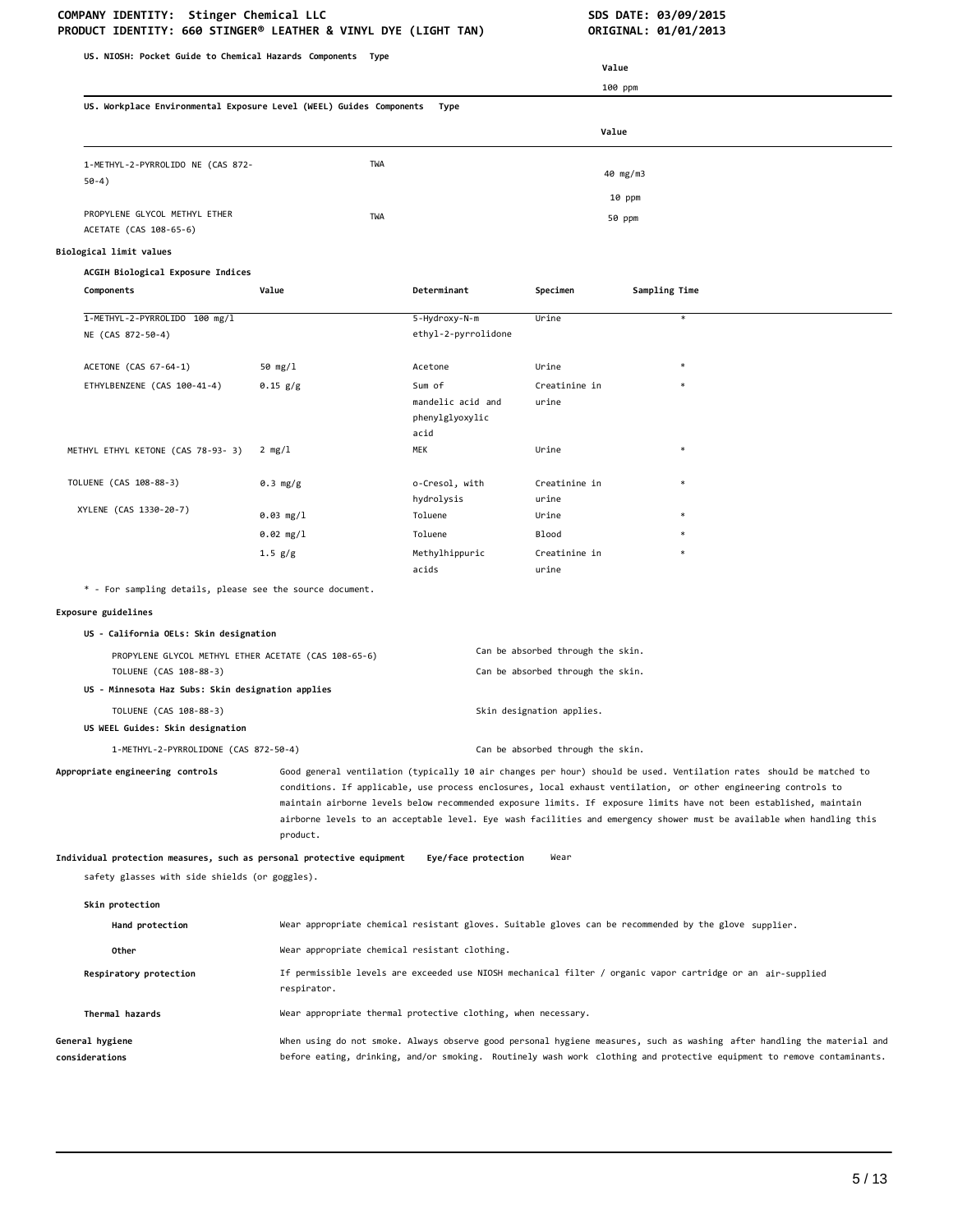# COMPANY IDENTITY: Stinger Chemical LLC<br>
PRODUCT IDENTITY: 660 STINGER® LEATHER & VINYL DYE (LIGHT TAN) **SDS DATE: 03/01/2013 PRODUCT IDENTITY: 660 STINGER® LEATHER & VINYL DYE (LIGHT TAN)**

| 9. Physical and chemical properties          |                                                                                               |
|----------------------------------------------|-----------------------------------------------------------------------------------------------|
| Appearance                                   |                                                                                               |
| Physical state                               | Liquid.                                                                                       |
| Form                                         | Aerosol. Liquefied gas.<br>Not available.                                                     |
| Color<br><b>Odor</b>                         | Not available.                                                                                |
| Odor threshold                               | Not available.                                                                                |
|                                              |                                                                                               |
| pH                                           | Not available.                                                                                |
| Melting point/freezing point                 | $-305.68$ °F ( $-187.6$ °C) estimated                                                         |
| Initial boiling point and boiling range      | $-43.78$ °F ( $-42.1$ °C) estimated                                                           |
| Flash point                                  | $-156.0$ °F ( $-104.4$ °C) estimated                                                          |
| Evaporation rate                             | Not available.                                                                                |
| Flammability (solid, gas)                    | Not applicable.                                                                               |
| Upper/lower flammability or explosive limits |                                                                                               |
| Flammability limit - lower<br>(%)            | 1.3 % estimated<br>12.8 % estimated                                                           |
| Flammability limit - upper (%)               |                                                                                               |
| Explosive limit - lower (%)                  | Not available.                                                                                |
| Explosive limit - upper (%)                  | Not available.                                                                                |
| Vapor pressure                               | 2304.83 hPa estimated                                                                         |
| Vapor density                                | Not available.                                                                                |
| Relative density                             | Not available.                                                                                |
| Solubility(ies)                              |                                                                                               |
| Solubility (water)                           | Not available.                                                                                |
| Partition coefficient (n-<br>octanol/water)  | Not available.                                                                                |
| Auto-ignition temperature                    | 550 °F (287.78 °C) estimated                                                                  |
| Decomposition temperature                    | Not available.                                                                                |
| Viscosity                                    | Not available.                                                                                |
| Other information                            |                                                                                               |
| Density                                      | $6.09$ lbs/gal                                                                                |
| Flammability class                           | Flammable IA estimated                                                                        |
| Heat of combustion (NFPA 30B)                | 30 kJ/g estimated                                                                             |
| Percent volatile                             | 90.41                                                                                         |
| Specific gravity                             | 0.73                                                                                          |
| VOC                                          | 348.119352 g/l Material                                                                       |
|                                              | 2.9051968 lbs/gal Material                                                                    |
|                                              | 4.8035687 lbs/gal Regulatory                                                                  |
|                                              | 575.594474 g/l Regulatory                                                                     |
| 10. Stability and reactivity                 |                                                                                               |
| Reactivity                                   | The product is stable and non-reactive under normal conditions of use, storage and transport. |
| Chemical stability                           | Material is stable under normal conditions.                                                   |
| Possibility of hazardous                     | Hazardous polymerization does not occur.                                                      |
| reactions                                    |                                                                                               |
| Conditions to avoid                          | Heat. Avoid temperatures exceeding the flash point. Contact with incompatible materials.      |
| Incompatible materials                       | Strong acids. Acids. Strong oxidizing agents. Nitrates. Halogens. Fluorine. Chlorine.         |
| Hazardous decomposition products             | No hazardous decomposition products are known.                                                |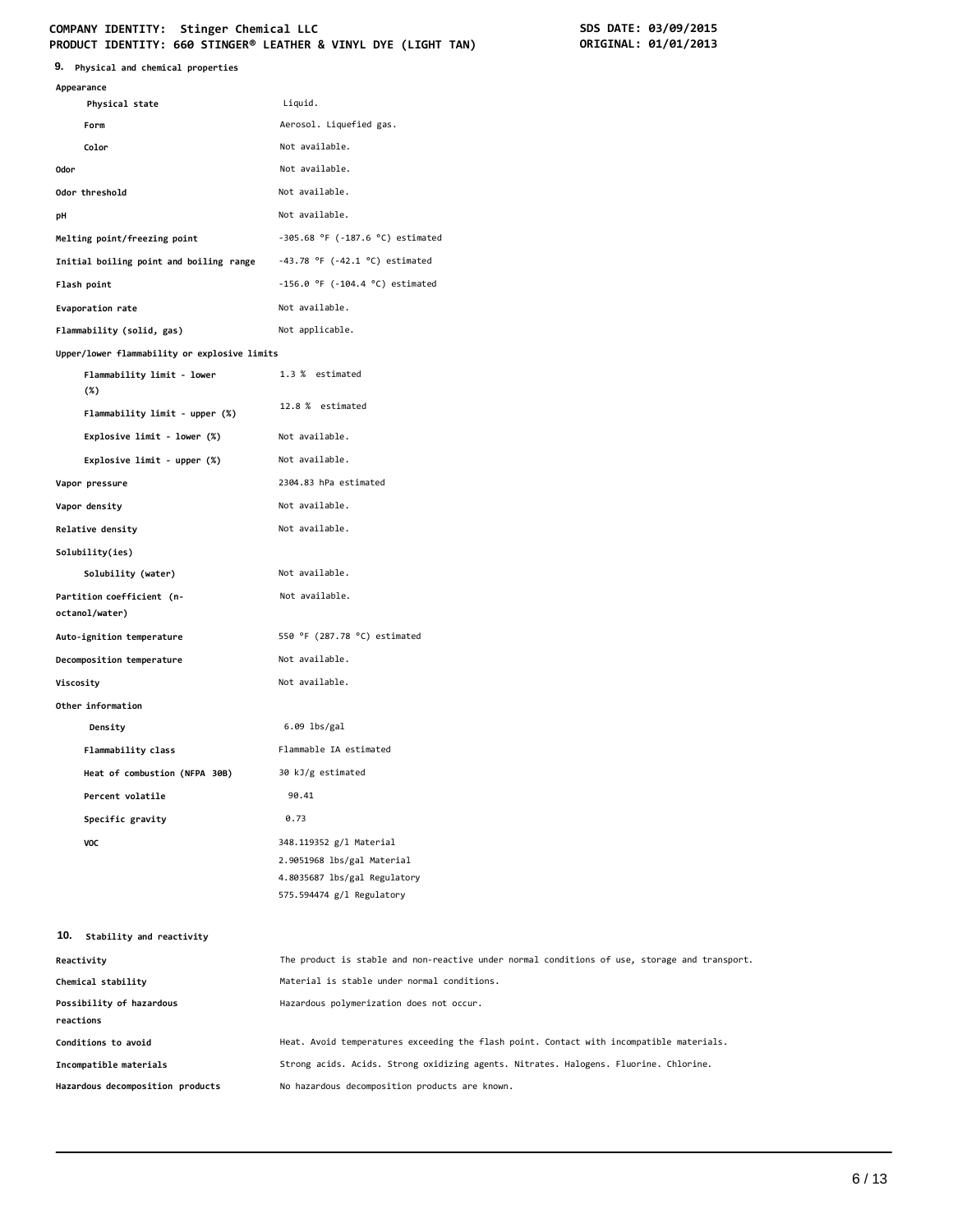#### **COMPANY IDENTITY: Stinger Chemical LLC SDS DATE: 03/09/2015 PRODUCT IDENTITY: 660 STINGER® LEATHER & VINYL DYE (LIGHT TAN) ORIGINAL: 01/01/2013**

| 11. | Toxicological information |  |
|-----|---------------------------|--|
|-----|---------------------------|--|

|                 | Information on likely routes of exposure                        |                                                                                                                                                                                                                       |                                             |  |
|-----------------|-----------------------------------------------------------------|-----------------------------------------------------------------------------------------------------------------------------------------------------------------------------------------------------------------------|---------------------------------------------|--|
| Inhalation      |                                                                 | May cause damage to organs through prolonged or repeated exposure by inhalation. May cause drowsiness and dizziness.<br>Headache. Nausea, vomiting. Prolonged inhalation may be harmful.                              |                                             |  |
|                 | Skin contact                                                    | Causes skin irritation.                                                                                                                                                                                               |                                             |  |
|                 | Eye contact                                                     | Causes serious eye irritation.                                                                                                                                                                                        |                                             |  |
| Ingestion       |                                                                 | Expected to be a low ingestion hazard.                                                                                                                                                                                |                                             |  |
| characteristics | Symptoms related to the physical,<br>chemical and toxicological | Headache. May cause drowsiness and dizziness. Nausea, vomiting. Severe eye irritation. Symptoms may include stinging,<br>tearing, redness, swelling, and blurred vision. Skin irritation. May cause redness and pain. |                                             |  |
|                 | Information on toxicological effects                            |                                                                                                                                                                                                                       |                                             |  |
| Acute toxicity  |                                                                 | Narcotic effects.                                                                                                                                                                                                     |                                             |  |
| Components      |                                                                 | Species                                                                                                                                                                                                               | Test Results                                |  |
|                 | 1-METHYL-2-PYRROLIDONE (CAS 872-50-4)                           |                                                                                                                                                                                                                       |                                             |  |
|                 | Acute                                                           |                                                                                                                                                                                                                       |                                             |  |
|                 | Dermal                                                          |                                                                                                                                                                                                                       |                                             |  |
|                 | LD50                                                            | Rabbit                                                                                                                                                                                                                | 8000 mg/kg                                  |  |
|                 | Oral                                                            |                                                                                                                                                                                                                       |                                             |  |
|                 | LD <sub>50</sub>                                                | Mouse                                                                                                                                                                                                                 | 5130 mg/kg                                  |  |
|                 |                                                                 | Rat                                                                                                                                                                                                                   | 3914 mg/kg                                  |  |
|                 |                                                                 |                                                                                                                                                                                                                       | 4.2 ml/kg                                   |  |
|                 | ACETONE (CAS 67-64-1)<br><b>Acute</b>                           |                                                                                                                                                                                                                       |                                             |  |
|                 | <b>Dermal</b><br>LD <sub>50</sub>                               | Rabbit                                                                                                                                                                                                                | > 15800 mg/kg                               |  |
|                 | Inhalation<br><b>LC50</b>                                       | Rat                                                                                                                                                                                                                   | 76 mg/l, 4 Hours                            |  |
|                 | Oral<br>LD50                                                    | Mouse                                                                                                                                                                                                                 | 3000 mg/kg                                  |  |
|                 | BUTYL BENZYL PHTHALATE (CAS 85-68-7)<br>Acute Dermal            | Rat                                                                                                                                                                                                                   | 5800 mg/kg                                  |  |
|                 | LD50                                                            | Mouse                                                                                                                                                                                                                 | 6700 mg/kg                                  |  |
|                 |                                                                 | Rat                                                                                                                                                                                                                   | 6700 mg/kg                                  |  |
|                 | $Oral$ ETHYLBENZENE (CAS 100-41-4)<br>LD <sub>50</sub>          | Rat                                                                                                                                                                                                                   | 13500 mg/kg                                 |  |
|                 | Acute<br>Dermal<br>LD50                                         | Rabbit                                                                                                                                                                                                                | 17800 mg/kg                                 |  |
|                 | Oral<br>LD50                                                    | Rat                                                                                                                                                                                                                   | 3500 mg/kg                                  |  |
|                 | METHYL ETHYL KETONE (CAS 78-93-3)                               |                                                                                                                                                                                                                       |                                             |  |
|                 | <b>Acute Dermal</b>                                             |                                                                                                                                                                                                                       |                                             |  |
|                 | LD50<br><b>Inhalation</b>                                       | Rabbit                                                                                                                                                                                                                | > 8000 mg/kg                                |  |
|                 | <b>LC50</b>                                                     | Mouse<br>Rat                                                                                                                                                                                                          | 11000 ppm, 45 Minutes<br>11700 ppm, 4 Hours |  |
|                 |                                                                 |                                                                                                                                                                                                                       |                                             |  |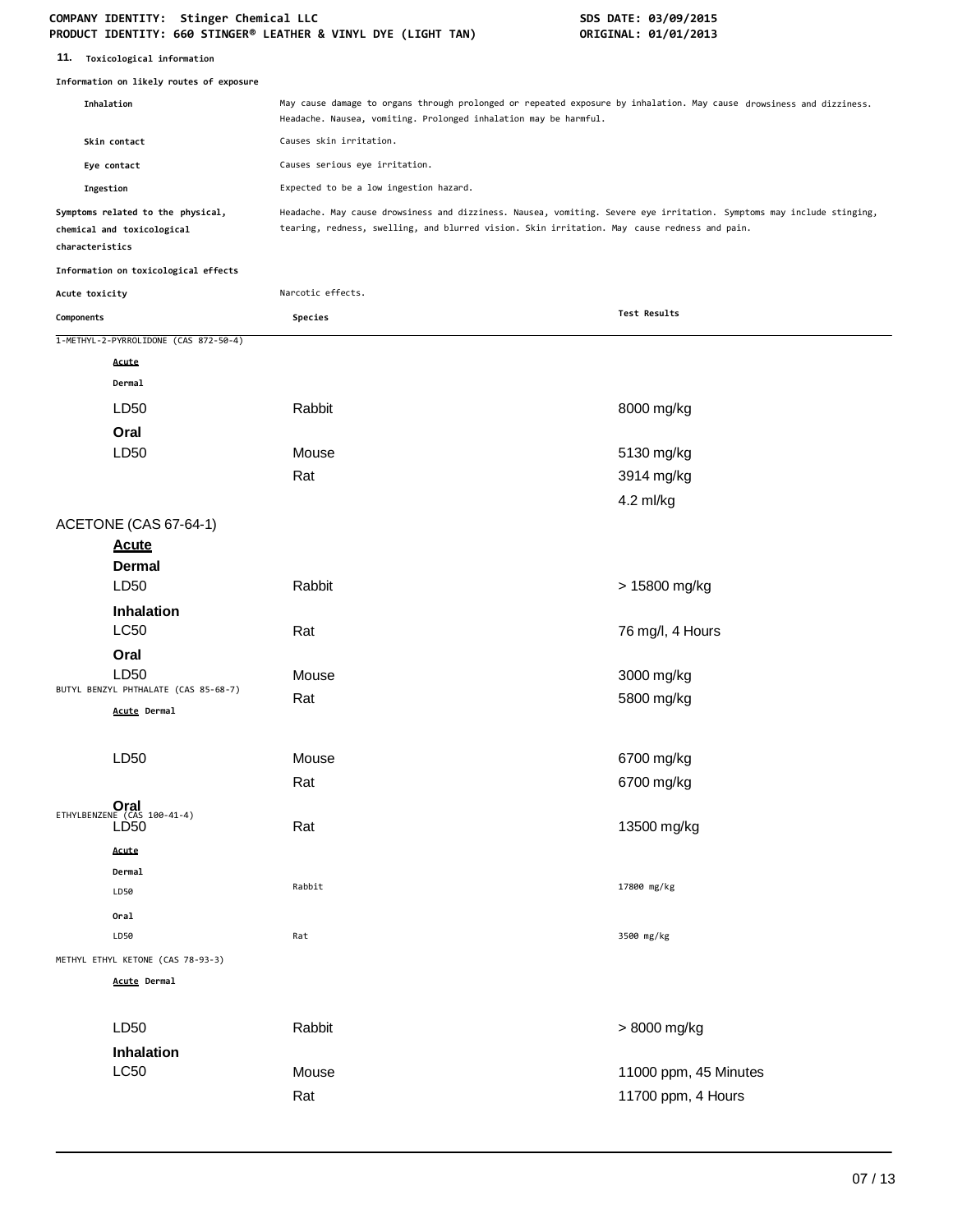# **COMPANY IDENTITY: Stinger Chemical LLC SDS DATE: 03/09/2015**

| Components                                             | Species                                                                      | Test Results                                                                                          |
|--------------------------------------------------------|------------------------------------------------------------------------------|-------------------------------------------------------------------------------------------------------|
| Oral                                                   |                                                                              |                                                                                                       |
| LD50                                                   | Mouse                                                                        | 670 mg/kg                                                                                             |
|                                                        | Rat                                                                          | 2300 - 3500 mg/kg                                                                                     |
| N-BUTANE (CAS 106-97-8)                                |                                                                              |                                                                                                       |
| <b>Acute Inhalation</b>                                |                                                                              |                                                                                                       |
| LC50                                                   | Mouse                                                                        | 680 mg/l, 2 Hours                                                                                     |
|                                                        | Rat                                                                          | 658 mg/l, 4 Hours                                                                                     |
| PROPANE (CAS 74-98-6)                                  |                                                                              |                                                                                                       |
| <b>Acute Inhalation</b>                                |                                                                              |                                                                                                       |
| LC50                                                   | Rat                                                                          | > 1442.847 mg/l, 15 Minutes                                                                           |
| TOLUENE (CAS 108-88-3)                                 |                                                                              |                                                                                                       |
| Acute Dermal                                           |                                                                              |                                                                                                       |
| LD50                                                   | Rabbit                                                                       | 12124 mg/kg                                                                                           |
|                                                        |                                                                              | 14.1 ml/kg                                                                                            |
| Inhalation                                             |                                                                              |                                                                                                       |
| LC50                                                   | Mouse                                                                        | 5320 ppm, 8 Hours                                                                                     |
|                                                        |                                                                              | 400 ppm, 24 Hours                                                                                     |
|                                                        | Rat                                                                          | 26700 ppm, 1 Hours                                                                                    |
|                                                        |                                                                              | 12200 ppm, 2 Hours                                                                                    |
|                                                        |                                                                              | 8000 ppm, 4 Hours                                                                                     |
| Oral                                                   |                                                                              |                                                                                                       |
| LD50                                                   | Rat                                                                          | $2.6$ g/kg                                                                                            |
| XYLENE (CAS 1330-20-7)                                 |                                                                              |                                                                                                       |
| Acute                                                  |                                                                              |                                                                                                       |
| Dermal                                                 |                                                                              |                                                                                                       |
| LD50                                                   | Rabbit                                                                       | > 43 g/kg                                                                                             |
| Inhalation                                             |                                                                              |                                                                                                       |
| LC50                                                   | Mouse                                                                        | 3907 mg/l, 6 Hours                                                                                    |
|                                                        | Rat                                                                          | 6350 mg/l, 4 Hours                                                                                    |
| Oral                                                   |                                                                              |                                                                                                       |
| LD50                                                   | Mouse                                                                        | 1590 mg/kg                                                                                            |
|                                                        | Rat                                                                          | 3523 - 8600 mg/kg                                                                                     |
|                                                        | * Estimates for product may be based on additional component data not shown. |                                                                                                       |
| Skin corrosion/irritation                              | Causes skin irritation.                                                      |                                                                                                       |
| Serious eye damage/eye<br>irritation                   | Causes serious eye irritation.                                               |                                                                                                       |
| Respiratory or skin sensitization                      |                                                                              |                                                                                                       |
| Respiratory sensitization                              | Not a respiratory sensitizer.                                                |                                                                                                       |
| Skin sensitization                                     | This product is not expected to cause skin sensitization.                    |                                                                                                       |
| Germ cell mutagenicity                                 | genotoxic.                                                                   | No data available to indicate product or any components present at greater than 0.1% are mutagenic or |
| Carcinogenicity                                        | Suspected of causing cancer.                                                 |                                                                                                       |
| IARC Monographs. Overall Evaluation of Carcinogenicity |                                                                              |                                                                                                       |
| BUTYL BENZYL PHTHALATE (CAS 85-68-7)                   |                                                                              | 3 Not classifiable as to carcinogenicity to humans.                                                   |
| ETHYLBENZENE (CAS 100-41-4)                            |                                                                              | 2B Possibly carcinogenic to humans.                                                                   |
| TITANIUM DIOXIDE (CAS 13463-67-7)                      |                                                                              | 2B Possibly carcinogenic to humans.                                                                   |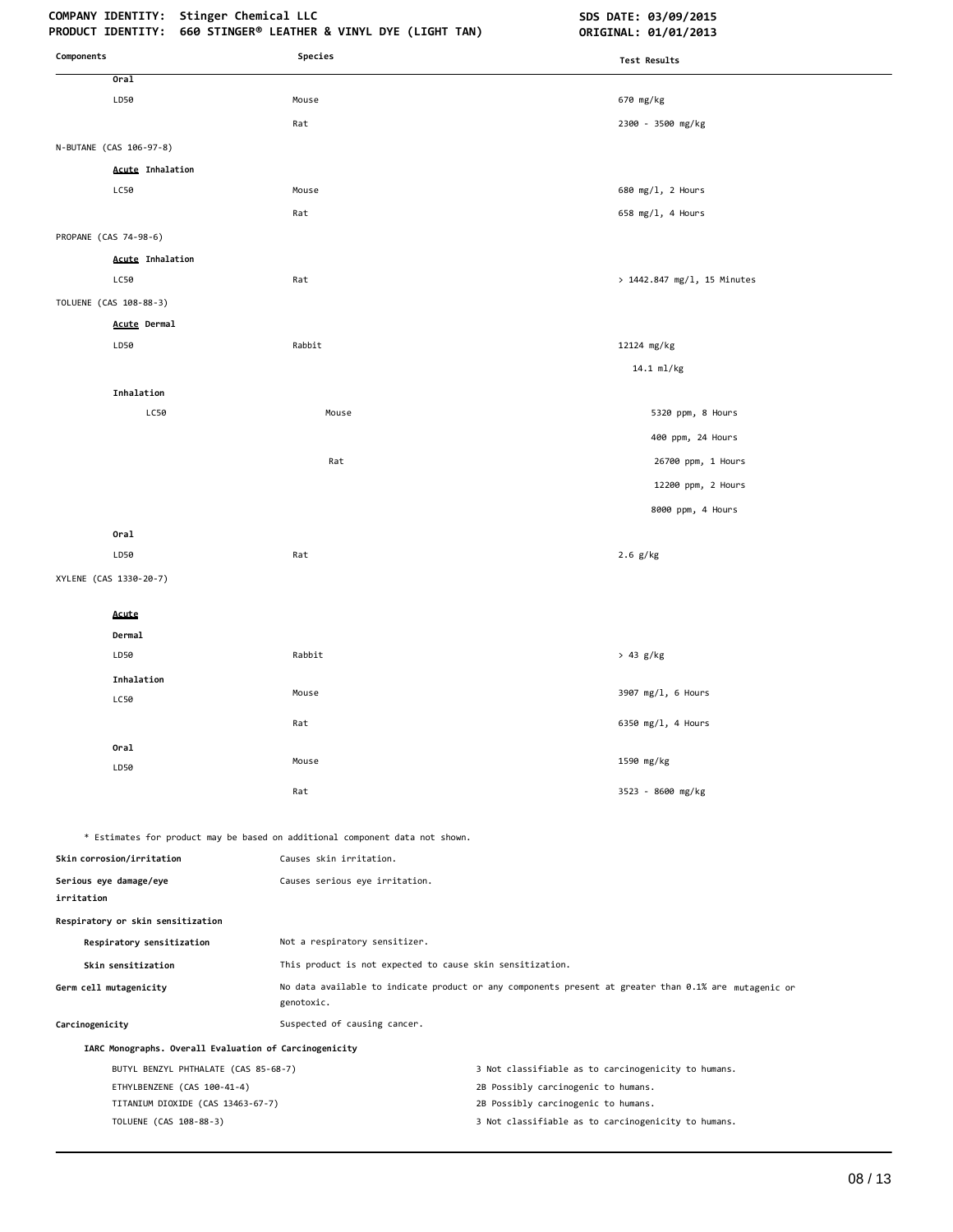# COMPANY IDENTITY: Stinger Chemical LLC<br>PRODUCT IDENTITY: 660 STINGER® LEATHER & VINYL DYE (LIGHT TAN) **SOMETINAL: 01/01/2013 PRODUCT IDENTITY: 660 STINGER® LEATHER & VINYL DYE (LIGHT TAN)**

| XYLENE (CAS 1330-20-7)<br>OSHA Specifically Regulated Substances (29 CFR 1910.1001-1050)<br>Not listed. |                                                                 | Not classifiable as a carcinogenic to humans.                                                                       |
|---------------------------------------------------------------------------------------------------------|-----------------------------------------------------------------|---------------------------------------------------------------------------------------------------------------------|
| Reproductive toxicity                                                                                   | May damage fertility or the unborn child.                       | Components in this product have been shown to cause birth defects and reproductive disorders in laboratory animals. |
| Specific target organ toxicity - single<br>exposure                                                     | May cause drowsiness and dizziness.                             |                                                                                                                     |
| Specific target organ toxicity -<br>repeated exposure                                                   | Causes damage to organs through prolonged or repeated exposure. |                                                                                                                     |
| Aspiration hazard                                                                                       | Not an aspiration hazard.                                       |                                                                                                                     |
| Chronic effects                                                                                         | exposure may cause chronic effects.                             | Causes damage to organs through prolonged or repeated exposure. Prolonged inhalation may be harmful. Prolonged      |

# **12. Ecological information**

**Ecotoxicity** Toxic to aquatic life. Harmful to aquatic life with long lasting effects.

| Components                                                                   |      | Species                                                    | Test Results                    |
|------------------------------------------------------------------------------|------|------------------------------------------------------------|---------------------------------|
| <b>ACETONE (CAS 67-64-1)</b>                                                 |      |                                                            |                                 |
| Aquatic                                                                      |      |                                                            |                                 |
| Crustacea                                                                    | EC50 | Water flea (Daphnia magna)                                 | 21.6 - 23.9 mg/l, 48 hours 4740 |
| Fish                                                                         | LC50 | Rainbow trout, donaldson trout<br>(Oncorhynchus mykiss)    | $-6330$ mg/l, 96 hours          |
| BUTYL BENZYL PHTHALATE (CAS 85-68-7)                                         |      |                                                            |                                 |
| Aquatic                                                                      |      |                                                            |                                 |
| Crustacea                                                                    | EC50 | Water flea (Daphnia magna)                                 | $> 0.96$ mg/l, 48 hours         |
| Fish                                                                         | LC50 | Shiner perch (Cymatogaster aggregata)                      | $0.47 - 0.56$ mg/l, 96 hours    |
| ETHYLBENZENE (CAS 100-41-4)                                                  |      |                                                            |                                 |
| Aquatic                                                                      |      |                                                            |                                 |
| Crustacea                                                                    | EC50 | Water flea (Daphnia magna)                                 | $1.37 - 4.4$ mg/l, 48 hours     |
| Fish                                                                         | LC50 | Fathead minnow (Pimephales promelas)                       | $7.5 - 11$ mg/l, 96 hours       |
| METHYL ETHYL KETONE (CAS 78-93-3)                                            |      |                                                            |                                 |
| Aquatic                                                                      |      |                                                            |                                 |
| Crustacea                                                                    | EC50 | Water flea (Daphnia magna)                                 | 4025 - 6440 mg/l, 48 hours      |
| Fish                                                                         | LC50 | Sheepshead minnow (Cyprinodon variegatus)                  | > 400 mg/l, 96 hours            |
| TITANIUM DIOXIDE (CAS 13463-67-7)                                            |      |                                                            |                                 |
| Aquatic                                                                      |      |                                                            |                                 |
| Crustacea Fish                                                               | EC50 | Water flea (Daphnia magna) Mummichog                       | $> 1000$ mg/l, 48 hours         |
| TOLUENE (CAS 108-88-3)                                                       | LC50 | (Fundulus heteroclitus)                                    | > 1000 mg/l, 96 hours           |
| Aquatic Crustacea                                                            |      |                                                            |                                 |
| Fish                                                                         |      |                                                            |                                 |
|                                                                              | EC50 | Water flea (Daphnia magna)                                 | 5.46 - 9.83 mg/l, 48 hours      |
| XYLENE (CAS 1330-20-7)                                                       | LC50 | Coho salmon, silver salmon                                 | 8.11 mg/l, 96 hours             |
| Aquatic                                                                      |      | (Oncorhynchus kisutch)                                     |                                 |
| Fish                                                                         |      |                                                            |                                 |
|                                                                              | LC50 | Bluegill (Lepomis macrochirus)                             | 7.711 - 9.591 mg/l, 96 hours    |
| * Estimates for product may be based on additional component data not shown. |      |                                                            |                                 |
| Persistence and degradability                                                |      | No data is available on the degradability of this product. |                                 |
| Bioaccumulative potential                                                    |      |                                                            |                                 |
| Partition coefficient n-octanol / water (log Kow)<br>1-METHYL-2-PYRROLIDONE  |      | $-0.54$                                                    |                                 |
| <b>ACETONE</b>                                                               |      | $-0.24$                                                    |                                 |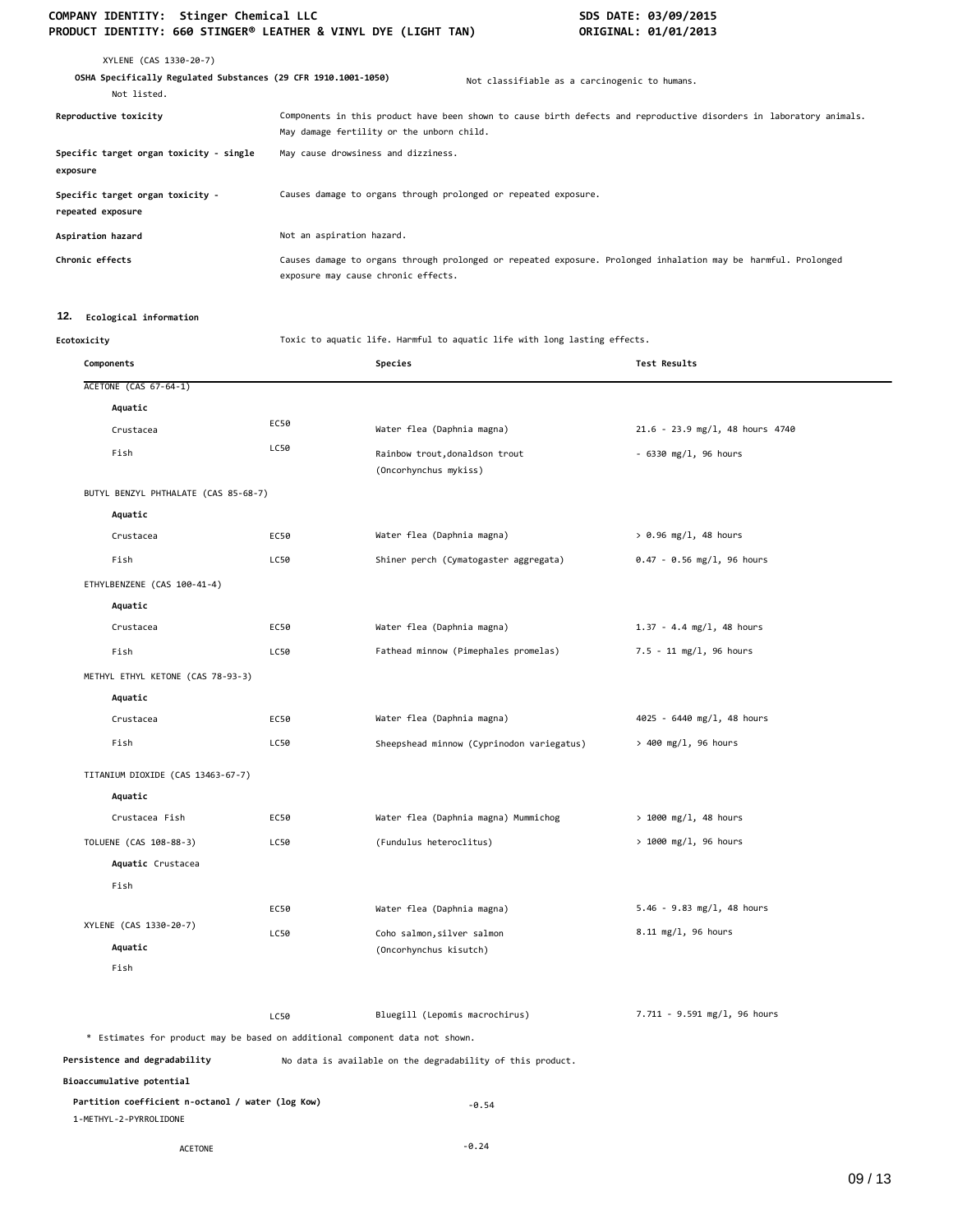#### **COMPANY IDENTITY: Stinger Chemical LLC SDS DATE: 03/09/2015 PRODUCT IDENTITY: 660 STINGER® LEATHER & VINYL DYE (LIGHT TAN) ORIGINAL: 01/01/2013**

|                  | Partition coefficient n-octanol / water (log Kow) |                                                                                                                                                                                                                                                  |
|------------------|---------------------------------------------------|--------------------------------------------------------------------------------------------------------------------------------------------------------------------------------------------------------------------------------------------------|
|                  | BUTYL BENZYL PHTHALATE                            | 4.91                                                                                                                                                                                                                                             |
|                  | ETHYLBENZENE                                      | 3.15                                                                                                                                                                                                                                             |
|                  | METHYL ETHYL KETONE                               | 0.29                                                                                                                                                                                                                                             |
|                  | N-BUTANE                                          | 2.89                                                                                                                                                                                                                                             |
|                  | PROPANE                                           | 2.36                                                                                                                                                                                                                                             |
|                  | <b>TOLUENE</b>                                    | 2.73                                                                                                                                                                                                                                             |
|                  | <b>XYLENE</b>                                     | $3.12 - 3.2$                                                                                                                                                                                                                                     |
| Mobility in soil |                                                   | No data available.                                                                                                                                                                                                                               |
|                  | Other adverse effects                             | No other adverse environmental effects (e.g. ozone depletion, photochemical ozone creation potential, endocrine<br>disruption, global warming potential) are expected from this component.                                                       |
| 13.              | Disposal considerations                           |                                                                                                                                                                                                                                                  |
|                  | Disposal instructions                             | Collect and reclaim or dispose in sealed containers at licensed waste disposal site. Contents under pressure. Do<br>not puncture, incinerate or crush. Do not allow this material to drain into sewers/water supplies. Do not                    |
|                  |                                                   | contaminate ponds, waterways or ditches with chemical or used container. Dispose of contents/container in<br>accordance with local/regional/national/international regulations.                                                                  |
|                  | Local disposal regulations                        | Dispose in accordance with all applicable regulations.                                                                                                                                                                                           |
|                  | Hazardous waste code                              | The waste code should be assigned in discussion between the user, the producer and the waste disposal company.                                                                                                                                   |
|                  | Waste from residues / unused products             | Dispose of in accordance with local regulations. Empty containers or liners may retain some product residues.<br>This material and its container must be disposed of in a safe manner (see: Disposal instructions).                              |
|                  | Contaminated packaging                            | Since emptied containers may retain product residue, follow label warnings even after container is emptied. Empty<br>containers should be taken to an approved waste handling site for recycling or disposal. Do not re-use empty<br>containers. |
| 14.              | Transport information                             |                                                                                                                                                                                                                                                  |
| DOT              |                                                   |                                                                                                                                                                                                                                                  |
|                  | UN number                                         | <b>UN1950</b>                                                                                                                                                                                                                                    |
|                  | UN proper shipping name Transport                 | Aerosols, flammable, 2.1                                                                                                                                                                                                                         |
|                  | hazard class(es)                                  |                                                                                                                                                                                                                                                  |
|                  | Class Subsidiary                                  | Not available.                                                                                                                                                                                                                                   |
|                  | risk                                              | ٠                                                                                                                                                                                                                                                |
|                  | Packing group                                     | Not applicable.                                                                                                                                                                                                                                  |
|                  |                                                   | Special precautions for user Read safety instructions, SDS and emergency procedures before handling.                                                                                                                                             |
| <b>IATA</b>      |                                                   |                                                                                                                                                                                                                                                  |
|                  | UN number                                         | UN1950                                                                                                                                                                                                                                           |
|                  | UN proper shipping name Transport                 | Aerosols, flammable, 2.1                                                                                                                                                                                                                         |
|                  | hazard class(es)                                  |                                                                                                                                                                                                                                                  |
|                  | Class Subsidiary                                  | Not available.                                                                                                                                                                                                                                   |
|                  | risk                                              |                                                                                                                                                                                                                                                  |
|                  | Packing group Environmental hazards               | Not applicable.                                                                                                                                                                                                                                  |
|                  |                                                   | No.                                                                                                                                                                                                                                              |
|                  |                                                   | Special precautions for user Read safety instructions, SDS and emergency procedures before handling.                                                                                                                                             |
|                  | Other information                                 |                                                                                                                                                                                                                                                  |
|                  | Passenger and cargo<br>aircraft                   | Forbidden. Forbidden.                                                                                                                                                                                                                            |
|                  | Cargo aircraft only                               |                                                                                                                                                                                                                                                  |
| <b>IMDG</b>      |                                                   |                                                                                                                                                                                                                                                  |
|                  | UN number                                         | UN1950                                                                                                                                                                                                                                           |
|                  | UN proper shipping name Transport                 | Aerosols, flammable, 2.1                                                                                                                                                                                                                         |
|                  | hazard class(es)                                  |                                                                                                                                                                                                                                                  |
|                  | Class Subsidiary                                  | Not available.                                                                                                                                                                                                                                   |
|                  | risk                                              |                                                                                                                                                                                                                                                  |

**Special precautions for user** Read safety instructions, SDS and emergency procedures before handling.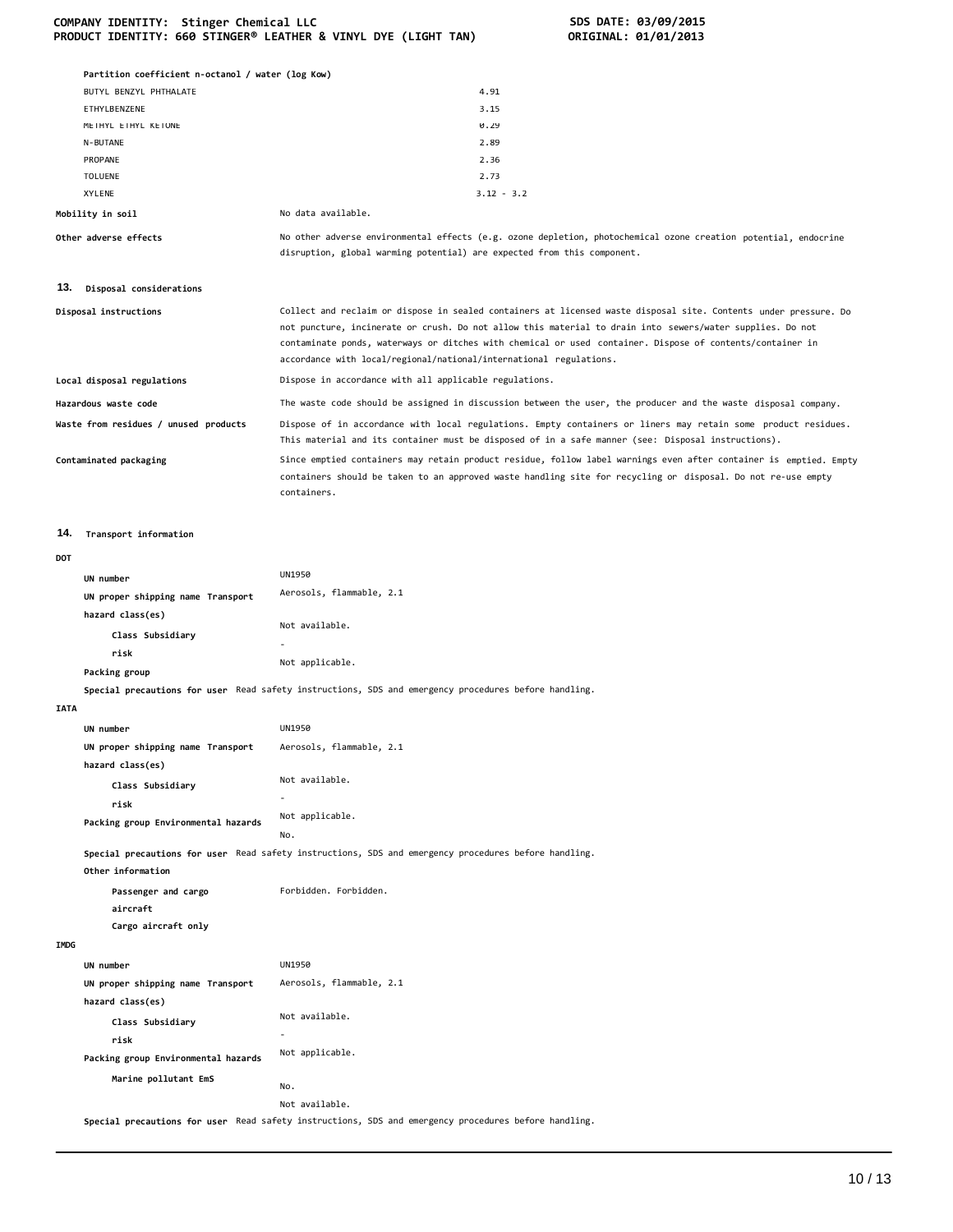# COMPANY IDENTITY: Stinger Chemical LLC **SDS DATE: 03/09/2015 PRODUCT IDENTITY: 660 STINGER® LEATHER & VINYL DYE (LIGHT TAN) ORIGINAL: 01/01/2013**

**Transport in bulk according to Annex II** Not established. **of MARPOL 73/78 and the IBC Code**

# **15. Regulatory information**

| This product is a "Hazardous Chemical" as defined by the OSHA Hazard Communication Standard, 29 CFR<br>US federal regulations<br>1910.1200.<br>All components are on the U.S. EPA TSCA Inventory List.<br>TSCA Section 12(b) Export Notification (40 CFR 707, Subpt. D)<br>Not regulated.<br>TSCA Chemical Action Plans, Chemicals of Concern<br>BUTYL BENZYL PHTHALATE (CAS 85-68-7)<br>Phthalates Action Plan<br>CERCLA Hazardous Substance List (40 CFR 302.4)<br>ACETONE (CAS 67-64-1)<br>Listed.<br>Listed.<br>BUTYL BENZYL PHTHALATE (CAS 85-68-7)<br>ETHYLBENZENE (CAS 100-41-4)<br>Listed.<br>Listed.<br>METHYL ETHYL KETONE (CAS 78-93-3)<br>N-BUTANE (CAS 106-97-8)<br>Listed.<br>PROPANE (CAS 74-98-6)<br>Listed.<br>Listed.<br>TOLUENE (CAS 108-88-3)<br>XYLENE (CAS 1330-20-7)<br>Listed.<br>SARA 304 Emergency release notification<br>Not regulated.<br>OSHA Specifically Regulated Substances (29 CFR 1910.1001-1050)<br>Not listed.<br>Superfund Amendments and Reauthorization Act of 1986 (SARA) Hazard categories<br>Immediate Hazard - Yes<br>Delayed Hazard - Yes<br>Fire Hazard - Yes Pressure<br>Hazard - No Reactivity Hazard -<br>No<br>SARA 302 Extremely hazardous substance<br>Not listed.<br>No<br>SARA 311/312 Hazardous<br>chemical<br>SARA 313 (TRI reporting)<br>Chemical name<br>CAS number<br>% by wt.<br><b>TOLUENE</b><br>$10$ to $\langle 20$<br>$108 - 88 - 3$<br><b>XYLENE</b><br>1330-20-7<br>1 to < 5<br>1-METHYL-2-PYRROLIDONE<br>$872 - 50 - 4$<br>$0.1$ to $\langle 1$<br>ETHYLBENZENE<br>$100 - 41 - 4$<br>$0.1$ to $\langle 1$<br>Other federal regulations<br>Clean Air Act (CAA) Section 112 Hazardous Air Pollutants (HAPs) List<br>ETHYLBENZENE (CAS 100-41-4)<br>TOLUENE (CAS 108-88-3)<br>XYLENE (CAS 1330-20-7)<br>Clean Air Act (CAA) Section 112(r) Accidental Release Prevention (40 CFR 68.130)<br>N-BUTANE (CAS 106-97-8)<br>PROPANE (CAS 74-98-6)<br>Not regulated.<br>Safe Drinking Water Act (SDWA)<br>Drug Enforcement Administration (DEA). List 2, Essential Chemicals (21 CFR 1310.02(b) and 1310.04(f)(2) and Chemical Code Number | <b>19.</b> Acgustory Information |      |  |
|--------------------------------------------------------------------------------------------------------------------------------------------------------------------------------------------------------------------------------------------------------------------------------------------------------------------------------------------------------------------------------------------------------------------------------------------------------------------------------------------------------------------------------------------------------------------------------------------------------------------------------------------------------------------------------------------------------------------------------------------------------------------------------------------------------------------------------------------------------------------------------------------------------------------------------------------------------------------------------------------------------------------------------------------------------------------------------------------------------------------------------------------------------------------------------------------------------------------------------------------------------------------------------------------------------------------------------------------------------------------------------------------------------------------------------------------------------------------------------------------------------------------------------------------------------------------------------------------------------------------------------------------------------------------------------------------------------------------------------------------------------------------------------------------------------------------------------------------------------------------------------------------------------------------------------------------------------------------------------------------------------------------------------------------------------------------------------------------------------|----------------------------------|------|--|
|                                                                                                                                                                                                                                                                                                                                                                                                                                                                                                                                                                                                                                                                                                                                                                                                                                                                                                                                                                                                                                                                                                                                                                                                                                                                                                                                                                                                                                                                                                                                                                                                                                                                                                                                                                                                                                                                                                                                                                                                                                                                                                        |                                  |      |  |
|                                                                                                                                                                                                                                                                                                                                                                                                                                                                                                                                                                                                                                                                                                                                                                                                                                                                                                                                                                                                                                                                                                                                                                                                                                                                                                                                                                                                                                                                                                                                                                                                                                                                                                                                                                                                                                                                                                                                                                                                                                                                                                        |                                  |      |  |
|                                                                                                                                                                                                                                                                                                                                                                                                                                                                                                                                                                                                                                                                                                                                                                                                                                                                                                                                                                                                                                                                                                                                                                                                                                                                                                                                                                                                                                                                                                                                                                                                                                                                                                                                                                                                                                                                                                                                                                                                                                                                                                        |                                  |      |  |
|                                                                                                                                                                                                                                                                                                                                                                                                                                                                                                                                                                                                                                                                                                                                                                                                                                                                                                                                                                                                                                                                                                                                                                                                                                                                                                                                                                                                                                                                                                                                                                                                                                                                                                                                                                                                                                                                                                                                                                                                                                                                                                        |                                  |      |  |
|                                                                                                                                                                                                                                                                                                                                                                                                                                                                                                                                                                                                                                                                                                                                                                                                                                                                                                                                                                                                                                                                                                                                                                                                                                                                                                                                                                                                                                                                                                                                                                                                                                                                                                                                                                                                                                                                                                                                                                                                                                                                                                        |                                  |      |  |
|                                                                                                                                                                                                                                                                                                                                                                                                                                                                                                                                                                                                                                                                                                                                                                                                                                                                                                                                                                                                                                                                                                                                                                                                                                                                                                                                                                                                                                                                                                                                                                                                                                                                                                                                                                                                                                                                                                                                                                                                                                                                                                        |                                  |      |  |
|                                                                                                                                                                                                                                                                                                                                                                                                                                                                                                                                                                                                                                                                                                                                                                                                                                                                                                                                                                                                                                                                                                                                                                                                                                                                                                                                                                                                                                                                                                                                                                                                                                                                                                                                                                                                                                                                                                                                                                                                                                                                                                        |                                  |      |  |
|                                                                                                                                                                                                                                                                                                                                                                                                                                                                                                                                                                                                                                                                                                                                                                                                                                                                                                                                                                                                                                                                                                                                                                                                                                                                                                                                                                                                                                                                                                                                                                                                                                                                                                                                                                                                                                                                                                                                                                                                                                                                                                        |                                  |      |  |
|                                                                                                                                                                                                                                                                                                                                                                                                                                                                                                                                                                                                                                                                                                                                                                                                                                                                                                                                                                                                                                                                                                                                                                                                                                                                                                                                                                                                                                                                                                                                                                                                                                                                                                                                                                                                                                                                                                                                                                                                                                                                                                        |                                  |      |  |
|                                                                                                                                                                                                                                                                                                                                                                                                                                                                                                                                                                                                                                                                                                                                                                                                                                                                                                                                                                                                                                                                                                                                                                                                                                                                                                                                                                                                                                                                                                                                                                                                                                                                                                                                                                                                                                                                                                                                                                                                                                                                                                        |                                  |      |  |
|                                                                                                                                                                                                                                                                                                                                                                                                                                                                                                                                                                                                                                                                                                                                                                                                                                                                                                                                                                                                                                                                                                                                                                                                                                                                                                                                                                                                                                                                                                                                                                                                                                                                                                                                                                                                                                                                                                                                                                                                                                                                                                        |                                  |      |  |
|                                                                                                                                                                                                                                                                                                                                                                                                                                                                                                                                                                                                                                                                                                                                                                                                                                                                                                                                                                                                                                                                                                                                                                                                                                                                                                                                                                                                                                                                                                                                                                                                                                                                                                                                                                                                                                                                                                                                                                                                                                                                                                        |                                  |      |  |
|                                                                                                                                                                                                                                                                                                                                                                                                                                                                                                                                                                                                                                                                                                                                                                                                                                                                                                                                                                                                                                                                                                                                                                                                                                                                                                                                                                                                                                                                                                                                                                                                                                                                                                                                                                                                                                                                                                                                                                                                                                                                                                        |                                  |      |  |
|                                                                                                                                                                                                                                                                                                                                                                                                                                                                                                                                                                                                                                                                                                                                                                                                                                                                                                                                                                                                                                                                                                                                                                                                                                                                                                                                                                                                                                                                                                                                                                                                                                                                                                                                                                                                                                                                                                                                                                                                                                                                                                        |                                  |      |  |
|                                                                                                                                                                                                                                                                                                                                                                                                                                                                                                                                                                                                                                                                                                                                                                                                                                                                                                                                                                                                                                                                                                                                                                                                                                                                                                                                                                                                                                                                                                                                                                                                                                                                                                                                                                                                                                                                                                                                                                                                                                                                                                        |                                  |      |  |
|                                                                                                                                                                                                                                                                                                                                                                                                                                                                                                                                                                                                                                                                                                                                                                                                                                                                                                                                                                                                                                                                                                                                                                                                                                                                                                                                                                                                                                                                                                                                                                                                                                                                                                                                                                                                                                                                                                                                                                                                                                                                                                        |                                  |      |  |
|                                                                                                                                                                                                                                                                                                                                                                                                                                                                                                                                                                                                                                                                                                                                                                                                                                                                                                                                                                                                                                                                                                                                                                                                                                                                                                                                                                                                                                                                                                                                                                                                                                                                                                                                                                                                                                                                                                                                                                                                                                                                                                        |                                  |      |  |
|                                                                                                                                                                                                                                                                                                                                                                                                                                                                                                                                                                                                                                                                                                                                                                                                                                                                                                                                                                                                                                                                                                                                                                                                                                                                                                                                                                                                                                                                                                                                                                                                                                                                                                                                                                                                                                                                                                                                                                                                                                                                                                        |                                  |      |  |
|                                                                                                                                                                                                                                                                                                                                                                                                                                                                                                                                                                                                                                                                                                                                                                                                                                                                                                                                                                                                                                                                                                                                                                                                                                                                                                                                                                                                                                                                                                                                                                                                                                                                                                                                                                                                                                                                                                                                                                                                                                                                                                        |                                  |      |  |
|                                                                                                                                                                                                                                                                                                                                                                                                                                                                                                                                                                                                                                                                                                                                                                                                                                                                                                                                                                                                                                                                                                                                                                                                                                                                                                                                                                                                                                                                                                                                                                                                                                                                                                                                                                                                                                                                                                                                                                                                                                                                                                        |                                  |      |  |
|                                                                                                                                                                                                                                                                                                                                                                                                                                                                                                                                                                                                                                                                                                                                                                                                                                                                                                                                                                                                                                                                                                                                                                                                                                                                                                                                                                                                                                                                                                                                                                                                                                                                                                                                                                                                                                                                                                                                                                                                                                                                                                        |                                  |      |  |
|                                                                                                                                                                                                                                                                                                                                                                                                                                                                                                                                                                                                                                                                                                                                                                                                                                                                                                                                                                                                                                                                                                                                                                                                                                                                                                                                                                                                                                                                                                                                                                                                                                                                                                                                                                                                                                                                                                                                                                                                                                                                                                        |                                  |      |  |
|                                                                                                                                                                                                                                                                                                                                                                                                                                                                                                                                                                                                                                                                                                                                                                                                                                                                                                                                                                                                                                                                                                                                                                                                                                                                                                                                                                                                                                                                                                                                                                                                                                                                                                                                                                                                                                                                                                                                                                                                                                                                                                        |                                  |      |  |
|                                                                                                                                                                                                                                                                                                                                                                                                                                                                                                                                                                                                                                                                                                                                                                                                                                                                                                                                                                                                                                                                                                                                                                                                                                                                                                                                                                                                                                                                                                                                                                                                                                                                                                                                                                                                                                                                                                                                                                                                                                                                                                        |                                  |      |  |
|                                                                                                                                                                                                                                                                                                                                                                                                                                                                                                                                                                                                                                                                                                                                                                                                                                                                                                                                                                                                                                                                                                                                                                                                                                                                                                                                                                                                                                                                                                                                                                                                                                                                                                                                                                                                                                                                                                                                                                                                                                                                                                        |                                  |      |  |
|                                                                                                                                                                                                                                                                                                                                                                                                                                                                                                                                                                                                                                                                                                                                                                                                                                                                                                                                                                                                                                                                                                                                                                                                                                                                                                                                                                                                                                                                                                                                                                                                                                                                                                                                                                                                                                                                                                                                                                                                                                                                                                        |                                  |      |  |
|                                                                                                                                                                                                                                                                                                                                                                                                                                                                                                                                                                                                                                                                                                                                                                                                                                                                                                                                                                                                                                                                                                                                                                                                                                                                                                                                                                                                                                                                                                                                                                                                                                                                                                                                                                                                                                                                                                                                                                                                                                                                                                        |                                  |      |  |
|                                                                                                                                                                                                                                                                                                                                                                                                                                                                                                                                                                                                                                                                                                                                                                                                                                                                                                                                                                                                                                                                                                                                                                                                                                                                                                                                                                                                                                                                                                                                                                                                                                                                                                                                                                                                                                                                                                                                                                                                                                                                                                        |                                  |      |  |
|                                                                                                                                                                                                                                                                                                                                                                                                                                                                                                                                                                                                                                                                                                                                                                                                                                                                                                                                                                                                                                                                                                                                                                                                                                                                                                                                                                                                                                                                                                                                                                                                                                                                                                                                                                                                                                                                                                                                                                                                                                                                                                        |                                  |      |  |
|                                                                                                                                                                                                                                                                                                                                                                                                                                                                                                                                                                                                                                                                                                                                                                                                                                                                                                                                                                                                                                                                                                                                                                                                                                                                                                                                                                                                                                                                                                                                                                                                                                                                                                                                                                                                                                                                                                                                                                                                                                                                                                        |                                  |      |  |
|                                                                                                                                                                                                                                                                                                                                                                                                                                                                                                                                                                                                                                                                                                                                                                                                                                                                                                                                                                                                                                                                                                                                                                                                                                                                                                                                                                                                                                                                                                                                                                                                                                                                                                                                                                                                                                                                                                                                                                                                                                                                                                        |                                  |      |  |
|                                                                                                                                                                                                                                                                                                                                                                                                                                                                                                                                                                                                                                                                                                                                                                                                                                                                                                                                                                                                                                                                                                                                                                                                                                                                                                                                                                                                                                                                                                                                                                                                                                                                                                                                                                                                                                                                                                                                                                                                                                                                                                        |                                  |      |  |
|                                                                                                                                                                                                                                                                                                                                                                                                                                                                                                                                                                                                                                                                                                                                                                                                                                                                                                                                                                                                                                                                                                                                                                                                                                                                                                                                                                                                                                                                                                                                                                                                                                                                                                                                                                                                                                                                                                                                                                                                                                                                                                        |                                  |      |  |
|                                                                                                                                                                                                                                                                                                                                                                                                                                                                                                                                                                                                                                                                                                                                                                                                                                                                                                                                                                                                                                                                                                                                                                                                                                                                                                                                                                                                                                                                                                                                                                                                                                                                                                                                                                                                                                                                                                                                                                                                                                                                                                        |                                  |      |  |
|                                                                                                                                                                                                                                                                                                                                                                                                                                                                                                                                                                                                                                                                                                                                                                                                                                                                                                                                                                                                                                                                                                                                                                                                                                                                                                                                                                                                                                                                                                                                                                                                                                                                                                                                                                                                                                                                                                                                                                                                                                                                                                        |                                  |      |  |
|                                                                                                                                                                                                                                                                                                                                                                                                                                                                                                                                                                                                                                                                                                                                                                                                                                                                                                                                                                                                                                                                                                                                                                                                                                                                                                                                                                                                                                                                                                                                                                                                                                                                                                                                                                                                                                                                                                                                                                                                                                                                                                        |                                  |      |  |
|                                                                                                                                                                                                                                                                                                                                                                                                                                                                                                                                                                                                                                                                                                                                                                                                                                                                                                                                                                                                                                                                                                                                                                                                                                                                                                                                                                                                                                                                                                                                                                                                                                                                                                                                                                                                                                                                                                                                                                                                                                                                                                        |                                  |      |  |
|                                                                                                                                                                                                                                                                                                                                                                                                                                                                                                                                                                                                                                                                                                                                                                                                                                                                                                                                                                                                                                                                                                                                                                                                                                                                                                                                                                                                                                                                                                                                                                                                                                                                                                                                                                                                                                                                                                                                                                                                                                                                                                        |                                  |      |  |
|                                                                                                                                                                                                                                                                                                                                                                                                                                                                                                                                                                                                                                                                                                                                                                                                                                                                                                                                                                                                                                                                                                                                                                                                                                                                                                                                                                                                                                                                                                                                                                                                                                                                                                                                                                                                                                                                                                                                                                                                                                                                                                        |                                  |      |  |
|                                                                                                                                                                                                                                                                                                                                                                                                                                                                                                                                                                                                                                                                                                                                                                                                                                                                                                                                                                                                                                                                                                                                                                                                                                                                                                                                                                                                                                                                                                                                                                                                                                                                                                                                                                                                                                                                                                                                                                                                                                                                                                        |                                  |      |  |
|                                                                                                                                                                                                                                                                                                                                                                                                                                                                                                                                                                                                                                                                                                                                                                                                                                                                                                                                                                                                                                                                                                                                                                                                                                                                                                                                                                                                                                                                                                                                                                                                                                                                                                                                                                                                                                                                                                                                                                                                                                                                                                        |                                  |      |  |
|                                                                                                                                                                                                                                                                                                                                                                                                                                                                                                                                                                                                                                                                                                                                                                                                                                                                                                                                                                                                                                                                                                                                                                                                                                                                                                                                                                                                                                                                                                                                                                                                                                                                                                                                                                                                                                                                                                                                                                                                                                                                                                        |                                  |      |  |
|                                                                                                                                                                                                                                                                                                                                                                                                                                                                                                                                                                                                                                                                                                                                                                                                                                                                                                                                                                                                                                                                                                                                                                                                                                                                                                                                                                                                                                                                                                                                                                                                                                                                                                                                                                                                                                                                                                                                                                                                                                                                                                        |                                  |      |  |
|                                                                                                                                                                                                                                                                                                                                                                                                                                                                                                                                                                                                                                                                                                                                                                                                                                                                                                                                                                                                                                                                                                                                                                                                                                                                                                                                                                                                                                                                                                                                                                                                                                                                                                                                                                                                                                                                                                                                                                                                                                                                                                        |                                  |      |  |
|                                                                                                                                                                                                                                                                                                                                                                                                                                                                                                                                                                                                                                                                                                                                                                                                                                                                                                                                                                                                                                                                                                                                                                                                                                                                                                                                                                                                                                                                                                                                                                                                                                                                                                                                                                                                                                                                                                                                                                                                                                                                                                        |                                  |      |  |
|                                                                                                                                                                                                                                                                                                                                                                                                                                                                                                                                                                                                                                                                                                                                                                                                                                                                                                                                                                                                                                                                                                                                                                                                                                                                                                                                                                                                                                                                                                                                                                                                                                                                                                                                                                                                                                                                                                                                                                                                                                                                                                        |                                  |      |  |
|                                                                                                                                                                                                                                                                                                                                                                                                                                                                                                                                                                                                                                                                                                                                                                                                                                                                                                                                                                                                                                                                                                                                                                                                                                                                                                                                                                                                                                                                                                                                                                                                                                                                                                                                                                                                                                                                                                                                                                                                                                                                                                        |                                  |      |  |
|                                                                                                                                                                                                                                                                                                                                                                                                                                                                                                                                                                                                                                                                                                                                                                                                                                                                                                                                                                                                                                                                                                                                                                                                                                                                                                                                                                                                                                                                                                                                                                                                                                                                                                                                                                                                                                                                                                                                                                                                                                                                                                        | ACETONE (CAS 67-64-1)            | 6532 |  |

METHYL ETHYL KETONE (CAS 78-93-3) 6714 TOLUENE (CAS 108-88-3) 6594

ACETONE (CAS 67-64-1) 35 %WV

**Drug Enforcement Administration (DEA). List 1 & 2 Exempt Chemical Mixtures (21 CFR 1310.12(c))**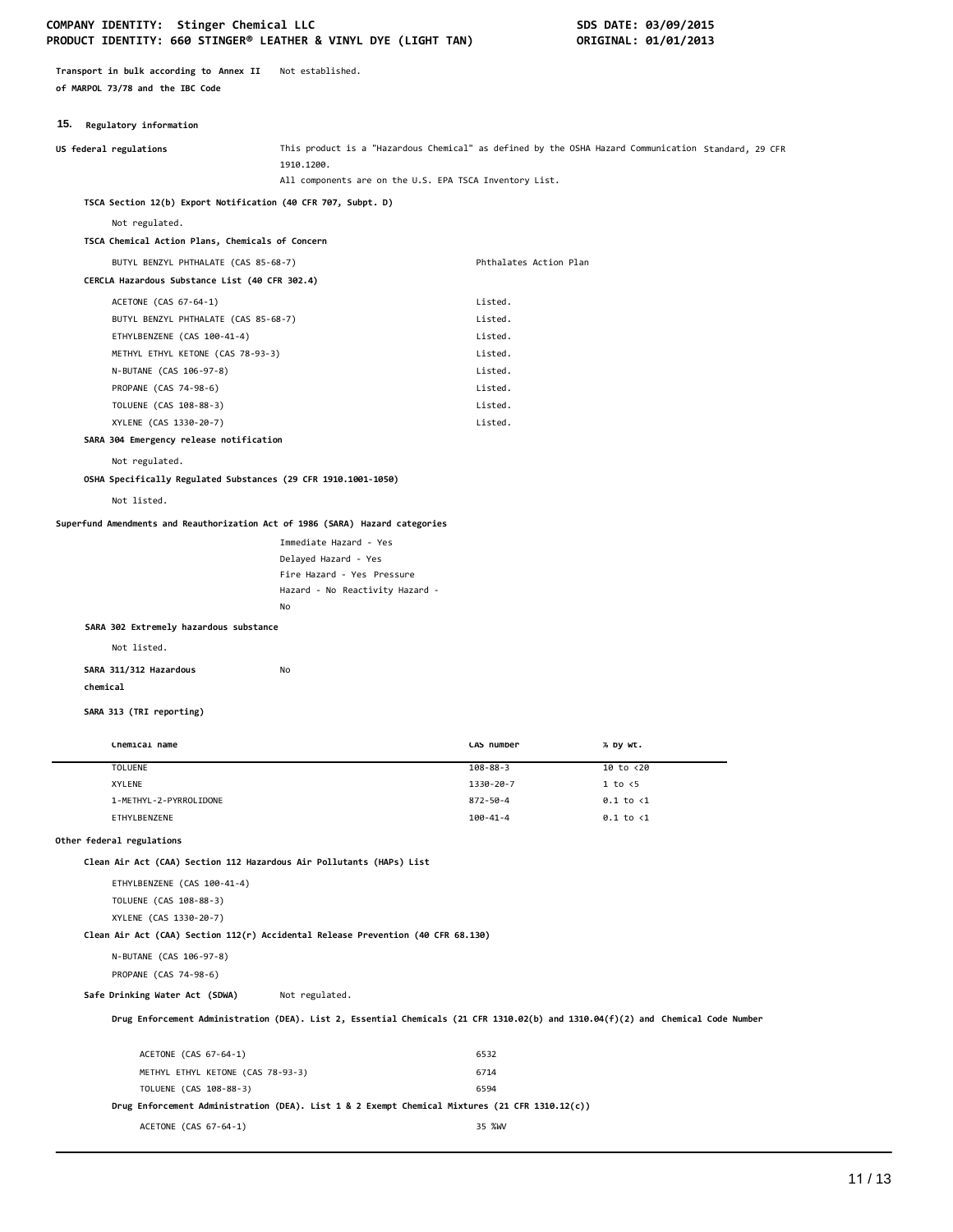|                      | COMPANY IDENTITY: Stinger Chemical LLC<br>PRODUCT IDENTITY: 660 STINGER® LEATHER & VINYL DYE (LIGHT TAN)                    |        | SDS DATE: 03/09/2015<br>ORIGINAL: 01/01/2013 |
|----------------------|-----------------------------------------------------------------------------------------------------------------------------|--------|----------------------------------------------|
|                      | METHYL ETHYL KETONE (CAS 78-93-3)                                                                                           | 35 %WV |                                              |
|                      | TOLUENE (CAS 108-88-3)                                                                                                      | 35 %WV |                                              |
|                      | DEA Exempt Chemical Mixtures Code Number                                                                                    |        |                                              |
|                      | ACETONE (CAS 67-64-1)                                                                                                       | 6532   |                                              |
|                      | METHYL ETHYL KETONE (CAS 78-93-3)                                                                                           | 6714   |                                              |
|                      | TOLUENE (CAS 108-88-3)                                                                                                      | 594    |                                              |
|                      |                                                                                                                             |        |                                              |
| US state regulations |                                                                                                                             |        |                                              |
|                      | US. California Controlled Substances. CA Department of Justice (California Health and Safety Code Section 11100)            |        |                                              |
| Not listed.          |                                                                                                                             |        |                                              |
|                      | US. California. Candidate Chemicals List. Safer Consumer Products Regulations (Cal. Code Regs, tit. 22, 69502.3, subd. (a)) |        |                                              |
|                      | 1-METHYL-2-PYRROLIDONE (CAS 872-50-4)                                                                                       |        |                                              |
|                      | ACETONE (CAS 67-64-1)                                                                                                       |        |                                              |
|                      | BUTYL BENZYL PHTHALATE (CAS 85-68-7)                                                                                        |        |                                              |
|                      | ETHYLBENZENE(CAS 100-41-4)                                                                                                  |        |                                              |
|                      | METHYL ETHYL KETONE (CAS 78-93-3)                                                                                           |        |                                              |
|                      | N-BUTANE (CAS 106-97-8)                                                                                                     |        |                                              |
|                      | TITANIUM DIOXIDE (CAS 13463-67-7)                                                                                           |        |                                              |
|                      | TOLUENE (CAS 108-88-3)                                                                                                      |        |                                              |
|                      | XYLENE (CAS 1330-20-7)                                                                                                      |        |                                              |
|                      | US. Massachusetts RTK - Substance List                                                                                      |        |                                              |
|                      | 1-METHYL-2-PYRROLIDONE (CAS 872-50-4)<br>ACETONE (CAS 67-64-1)                                                              |        |                                              |
|                      | BUTYL BENZYL PHTHALATE (CAS 85-68-7)                                                                                        |        |                                              |
|                      | ETHYLBENZENE (CAS 100- 41-4)                                                                                                |        |                                              |
|                      | METHYL ETHYL KETONE (CAS 78-93-3)                                                                                           |        |                                              |
|                      | N-BUTANE (CAS 106-97-8)                                                                                                     |        |                                              |
|                      | PROPANE (CAS 74-98-6)                                                                                                       |        |                                              |
|                      | TITANIUM DIOXIDE (CAS 13463-67-7)                                                                                           |        |                                              |
|                      | TOLUENE (CAS 108-88-3)                                                                                                      |        |                                              |
|                      | XYLENE (CAS 1330-20-7)                                                                                                      |        |                                              |
|                      | US. New Jersey Worker and Community Right-to-Know Act                                                                       |        |                                              |
|                      | 1-METHYL-2-PYRROLIDONE (CAS 872-50-4)                                                                                       |        |                                              |
|                      | ACETONE (CAS 67-64-1)                                                                                                       |        |                                              |
|                      | BUTYL BENZYL PHTHALATE (CAS 85-68-7)                                                                                        |        |                                              |
|                      | ETHYLBENZENE (CAS 100- 41-4)                                                                                                |        |                                              |
|                      | METHYL ETHYL KETONE (CAS 78-93-3)                                                                                           |        |                                              |
|                      | N-BUTANE (CAS 106-97-8)                                                                                                     |        |                                              |
|                      | PROPANE (CAS 74-98-6)                                                                                                       |        |                                              |
|                      | TITANIUM DIOXIDE (CAS 13463-67-7)                                                                                           |        |                                              |
|                      | TOLUENE (CAS 108-88-3)                                                                                                      |        |                                              |
|                      | XYLENE (CAS 1330-20-7)<br>US. Pennsylvania Worker and Community Right-to-Know Law                                           |        |                                              |
|                      | 1-METHYL-2-PYRROLIDONE (CAS 872-50-4)                                                                                       |        |                                              |
|                      | ACETONE (CAS 67-64-1)                                                                                                       |        |                                              |
|                      | BUTYL BENZYL PHTHALATE (CAS 85-68-7)                                                                                        |        |                                              |
|                      | ETHYLBENZENE (CAS 100- 41-4)                                                                                                |        |                                              |
|                      | METHYL ETHYL KETONE (CAS 78-93-3)                                                                                           |        |                                              |
|                      | N-BUTANE (CAS 106-97-8)                                                                                                     |        |                                              |
|                      | PROPANE (CAS 74-98-6)                                                                                                       |        |                                              |
|                      | TITANIUM DIOXIDE (CAS 13463-67-7)                                                                                           |        |                                              |
|                      | TOLUENE (CAS 108-88-3)                                                                                                      |        |                                              |
|                      | XYLENE (CAS 1330-20-7)                                                                                                      |        |                                              |
| US. Rhode Island RTK |                                                                                                                             |        |                                              |
|                      | 1-METHYL-2-PYRROLIDONE (CAS 872-50-4)                                                                                       |        |                                              |
|                      | ACETONE (CAS 67-64-1)                                                                                                       |        |                                              |
|                      | BUTYL BENZYL PHTHALATE (CAS 85-68-7) ETHYLBENZENE (CAS 100- 41-4)                                                           |        |                                              |
|                      | METHYL ETHYL KETONE (CAS 78-93-3) N-BUTANE (CAS 106-97-8)                                                                   |        |                                              |
|                      | PROPANE (CAS 74-98-6)                                                                                                       |        |                                              |
|                      | TOLUENE (CAS 108-88-3)                                                                                                      |        |                                              |
|                      | XYLENE (CAS 1330-20-7)                                                                                                      |        |                                              |